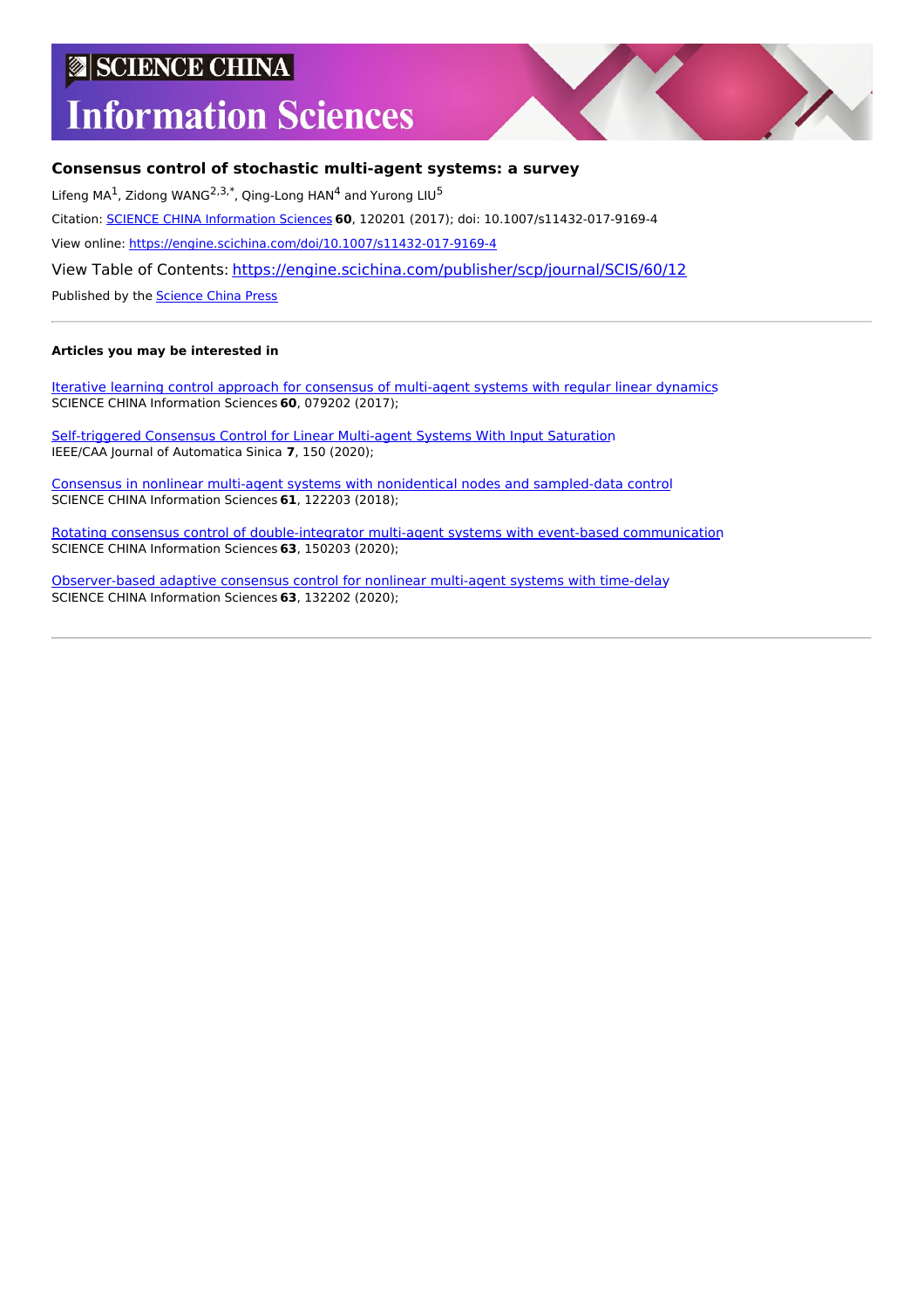# SCIENCE CHINA Information Sciences



. REVIEW .

December 2017, Vol. 60 120201:1–120201:15 doi: [10.1007/s11432-017-9169-4](https://doi.org/10.1007/s11432-017-9169-4)

Special Focus on Analysis and Synthesis for Stochastic Systems

# Consensus control of stochastic multi-agent systems: a survey

Lifeng MA<sup>1</sup>, Zidong WANG<sup>2,3\*</sup>, Qing-Long HAN<sup>4</sup> & Yurong LIU<sup>5</sup>

<sup>1</sup>School of Automation, Nanjing University of Science and Technology, Nanjing 210094, China; <sup>2</sup>College of Electrical Engineering and Automation, Shandong University of Science and Technology, Qingdao 266590, China; <sup>3</sup>Department of Computer Science, Brunel University London, Uxbridge UB8 3PH, United Kingdom; <sup>4</sup>School of Software and Electrical Engineering, Swinburne University of Technology, Melbourne VIC 3122, Australia;

<sup>5</sup>Department of Mathematics, Yangzhou University, Yangzhou 225002, China

Received May 10, 2017; accepted July 16, 2017; published online November 6, 2017

Abstract In this article, we provide a review of the consensus control problem for stochastic multi-agent systems (MASs). Recent advances are surveyed according to the method of occurrence of the stochasticity of the MASs. First, the consensus problem is discussed for MASs, wherein individual agents are corrupted by random noises, i.e., the dynamics of agents involve stochasticity in process and/or measurement equations. Both additive noises and multiplicative noises are surveyed in detail and special attention is paid to the MASs whose dynamics are governed by Itô differential equations. Moreover, particular effort is devoted to presenting the latest progress on the consensus problem for a special type of stochastic MAS with Markovian jump parameters. Subsequently, the relevant research is summarized for MASs with noisy communication environments and stochastic sampling. Further, we provide a systematic review of the consensus problems for MASs whose communication topology varies randomly in the process of data propagation among agents. Finally, conclusions are drawn and several potential future research directions are outlined.

Keywords stochastic multi-agent systems, consensus control, stochastic noises, Markovian jump systems, random topology

Citation Ma L F, Wang Z D, Han Q-L, et al. Consensus control of stochastic multi-agent systems: a survey. Sci China Inf Sci, 2017, 60(12): 120201, doi: [10.1007/s11432-017-9169-4](https://doi.org/10.1007/s11432-017-9169-4)

## 1 Introduction

In the past decade, there has been a surge of research interest on multi-agent systems (MASs) primarily owing to their extensive application in various fields ranging from the chemistry manufacturing industry, geological exploration, and building automation, to military and aerospace industries [1–11]. MASs are comprised of numerous interaction/cooperation units called agents, which directly interact with their neighbors according to a given topology. The MASs often demonstrate rich yet complex behavior even when all the agents have tractable models and interact with their neighbors in a simple and predictable

c Science China Press and Springer-Verlag Berlin Heidelberg 2017 <info.scichina.com><link.springer.com>

<sup>\*</sup> Corresponding author (email: Zidong.Wang@brunel.ac.uk)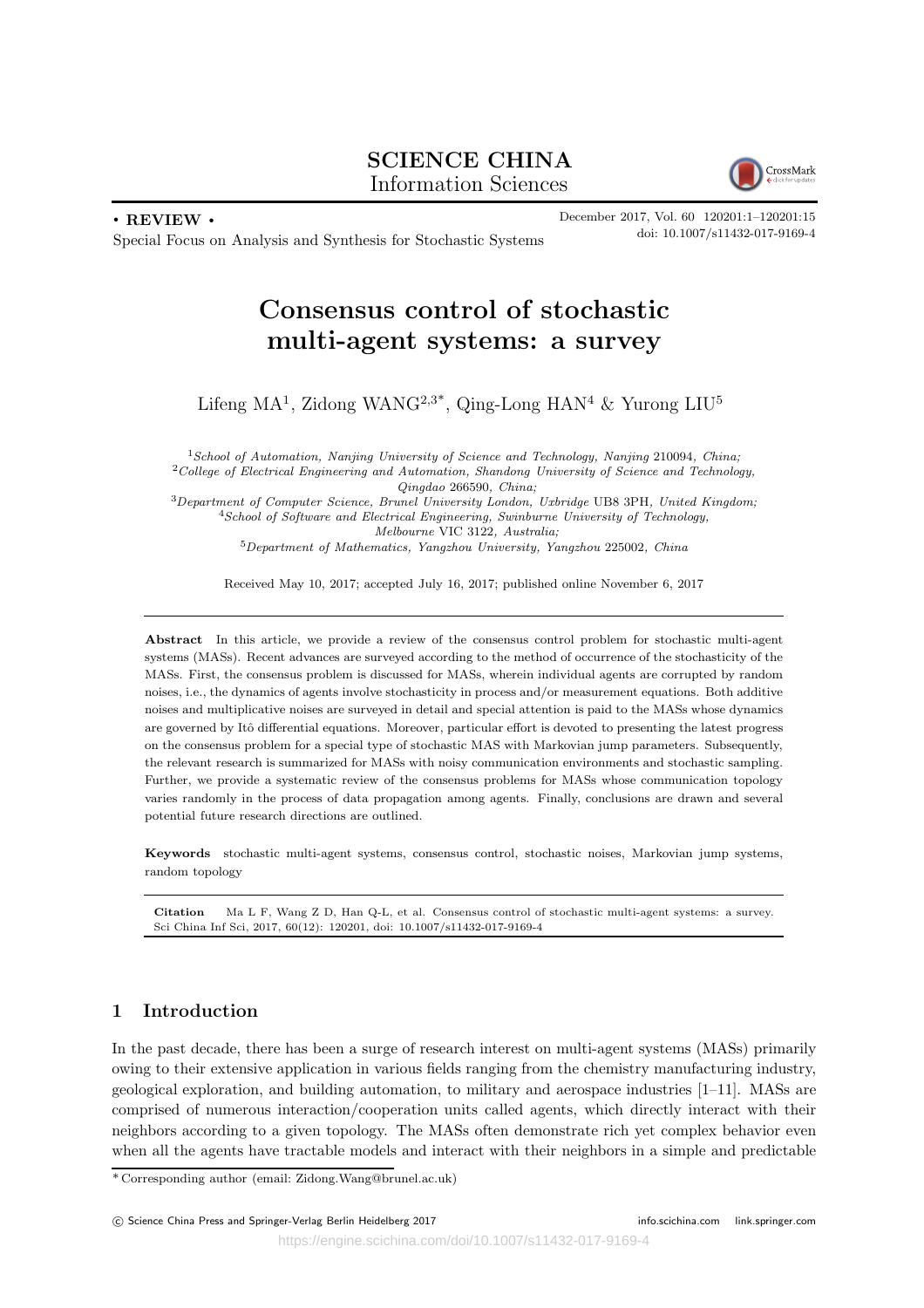fashion [12]. Owing to its clear physical and engineering insights, the consensus problem of MASs has been garnering considerable research attention and many results have been reported in the literature, such as those on the cooperative control of unmanned air vehicles (UAVs) or unmanned underwater vehicles [13], formation control for multi-robot systems [14, 15], collective behaviors of flocks or swarms [16], and distributed sensor networks [17–22].

One of the major topics of research on MASs is the so-called consensus control, whose objective is to design a consensus algorithm (or protocol) using local neighboring information such that the states of a team of agents reach some common features. The common features are dependent on the states of all the agents and examples of such features include position, phase, velocity, and attitude. The past several years have witnessed a considerable surge of interest regarding MASs with close ties to consensus problems. These relevant research fields include but are not limited to 1) consensus, which indicates that a collective of agents (sub-systems) reaches a common value dependent on the states of all agents [14]; 2) collective behavior of flocks and swarms, such as fish, birds, and bees where a large number of agents interact with their neighbors with a predetermined common group goal [23]; 3) sensor fusion in which a distributed filtering algorithm is adopted, which allows the nodes of a sensor network to track the average of  $n$  sensor measurements using an average consensus-based distributed filter called consensus filter [24–26]; 4) random networks whose topology varies over time in a manner that the existence of an information channel among individual agents is random and obeys certain probabilistic distribution [27]; 5) synchronization of coupled oscillators, which is recognized as a popular phenomenon in physics, engineering, biology, and other relevant fields, where a large quantity of coupled agents oscillate at a common pulsation [28, 29]; 6) algebraic connectivity of complex networks, which is expressed as the second smallest eigenvalue of the Laplacian matrix of the network, characterizing the speed of convergence of the consensus algorithm [30,31]; 7) asynchronous distributed algorithms by which each individual agent calculates and updates at its own pace rather than the conventional mechanism where the decisions of all the agents have to be synchronized to a common clock [32]; 8) formation control whose purpose is to drive a collection of mobile autonomous agents to accomplish predetermined tasks while moving together according to a certain required formation [15, 33]; and 9) cooperative control problem, which deals with the cooperation among a group of interacting agents to perform a shared task by exchanging the information of individual agents with corresponding neighbors via communication networks [14, 34].

Notably, the fundamental problem among the above problems is the consensus problem. Generally, the consensus problem aims to design a control scheme/protocol that characterizes the way in which the individual agent interacts with neighbors, thereby driving all the states of a network of agents to reach a certain common value of interest. The following provides an explicit definition of the consensus of a MAS.

**Definition 1.** Consider a MAS with N agents, where  $x_i$   $(i = 1, 2, 3, \ldots, N)$  denotes the state of the *i*th agent. The MAS is said to reach consensus if  $\forall i \neq j$ ,  $||x_i - x_j|| \rightarrow 0$  when  $t \rightarrow +\infty$ .

The basic idea of a consensus algorithm/protocol is that each individual agent utilizes the communication network to exchange information and accordingly designs the appropriate distributed control algorithm such that the complicated system resulting from the combination of dynamics of agents and network topology reaches consensus or synchronization. If the interaction network is capable of continuous communication, or if the network bandwidth is sufficiently large, the updating of the state information of each individual agent can be modeled by a differential equation. However, if the information exchange is performed in discrete fashion, the difference equation is utilized to illustrate the updating of the state information of agents.

As is well known, in the past few decades, stochastic systems have gathered increasing research interest and have found wide applications in many fields because the stochastic phenomenon is inevitable and cannot be avoided in the real-world systems. Therefore, the analysis and synthesis problems concerning stochastic systems have attracted much attention, see [35–40] and the references therein. In the context of MASs, the randomness might occur in many ways. First, it could occur in the system dynamics. For example, the random noises originating from either an internal device or external environment impose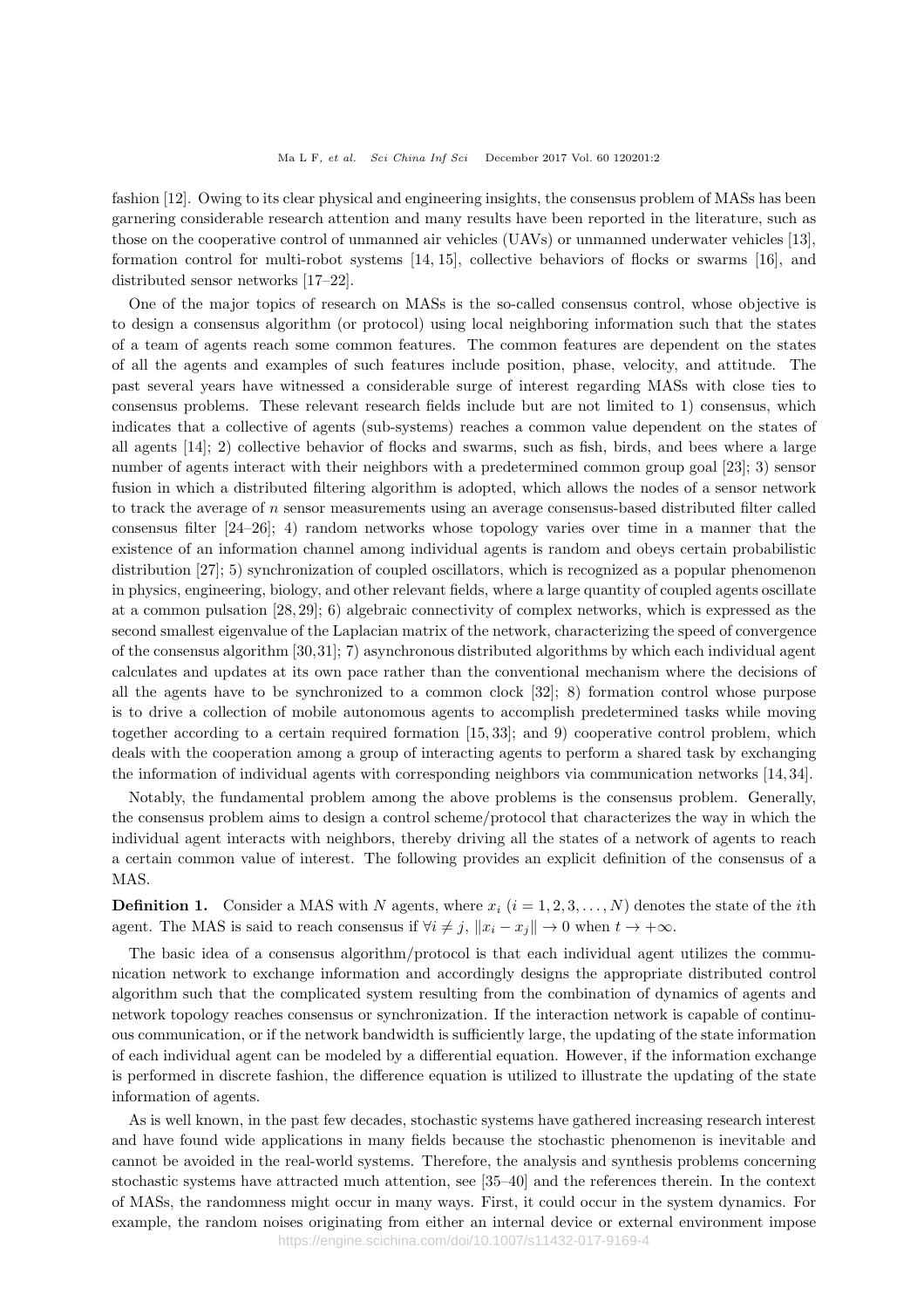stochasticity in both the process and measurement equations. Moreover, the abrupt change of working conditions or the aging or erosion of certain equipment also creates randomness in the system dynamics. Second, the random switching of the network topology, which is frequently observed in practical engineering, also renders the MAS a stochastic system. Third, the utilization of the communication network to transmit information encounters many issues such as time delay, which probably occurs in a random way. Furthermore, the topology according to which the agents share their information might vary stochastically.

All these aforementioned stochastic sources result in difficulties in both the analysis and synthesis of the consensus problem for MASs. This is mainly because the traditional consensus definition, which is proposed for deterministic dynamics and requires all the states of agents to converge to the same point, is no longer applicable in the context of stochastic MASs owing to the existence of randomness. Consequently, further development of consensus control for stochastic MASs is a major concern for practitioners and scientists in the fields of systems sciences and control engineering.

This survey aims to provide a thorough enumeration, classification, and analysis of recent contributions to the research on consensus control of stochastic MASs. Although previous reviews have investigated the progress on this topic for deterministic MASs, this work is the first deep overview of recent advances in the branches of stochastic MASs, additionally outlining some vital future challenges that should be addressed to ensure meaningful progress and development of novel methods.

The rest of the paper is organized as follows. In Section 2, the consensus control problem of MASs is surveyed, where the dynamics of the individual agents are stochastic. Some recent advances are reviewed from different aspects according to the method of occurrence of stochasticity. Section 3 reviews the consensus control for MASs whose communication topology varies in a random way. The conclusions and future work are provided in Section 4.

## 2 Consensus of MASs with stochastic dynamics

In this section, we first provide an overview of the consensus control for MASs whose dynamics are governed by a stochastic differential equation or stochastic difference equations. Subsequently, we review the consensus control problem in which the communication channels are affected by random noises, which render the MASs under investigation stochastic systems.

Owing to the existence of stochasticity, the conventional consensus definitions for deterministic MASs, which require the states of all the agents to converge to the same point, are not capable of characterizing the consensus process in the stochastic context. Therefore, by borrowing ideas from the stochastic analysis and control theory, researchers and engineers have proposed several consensus conceptions in different probabilistic senses to describe the consensus behaviors of stochastic MASs. These conceptions include but are not limited to mean square consensus, consensus in pth moment, consensus in probability, and almost sure consensus. In the following subsection, we review the recent progress from the perspective of different locations where the stochasticity occurs in the system dynamics.

#### 2.1 Stochasticity in the process equations of agents

In contrast to most of the multi-agent consensus literature dealing with  $L_2$  energy-bounded noises [41–44] or unknown-but-bounded noises [45], in this subsection, we review the recent progress on the consensus control problem for MASs whose process equations contain random noises. We mainly discuss the problem from three aspects: consensus subject to additive noises, consensus subject to multiplicative noises (also known as state-dependent noises), and consensus subject to Markovian jump parameters.

• Additive noises. The additive noises frequently observed in the real-world engineering practice include maneuvering target tracking [46], distributed sensing [47,48], flight control [49,50], and UAV [51, 52]. In a noisy environment, the dynamics of MASs can naturally be modeled by differential/difference equations subject to additive stochastic noises. The MAS with additive noises in the process equations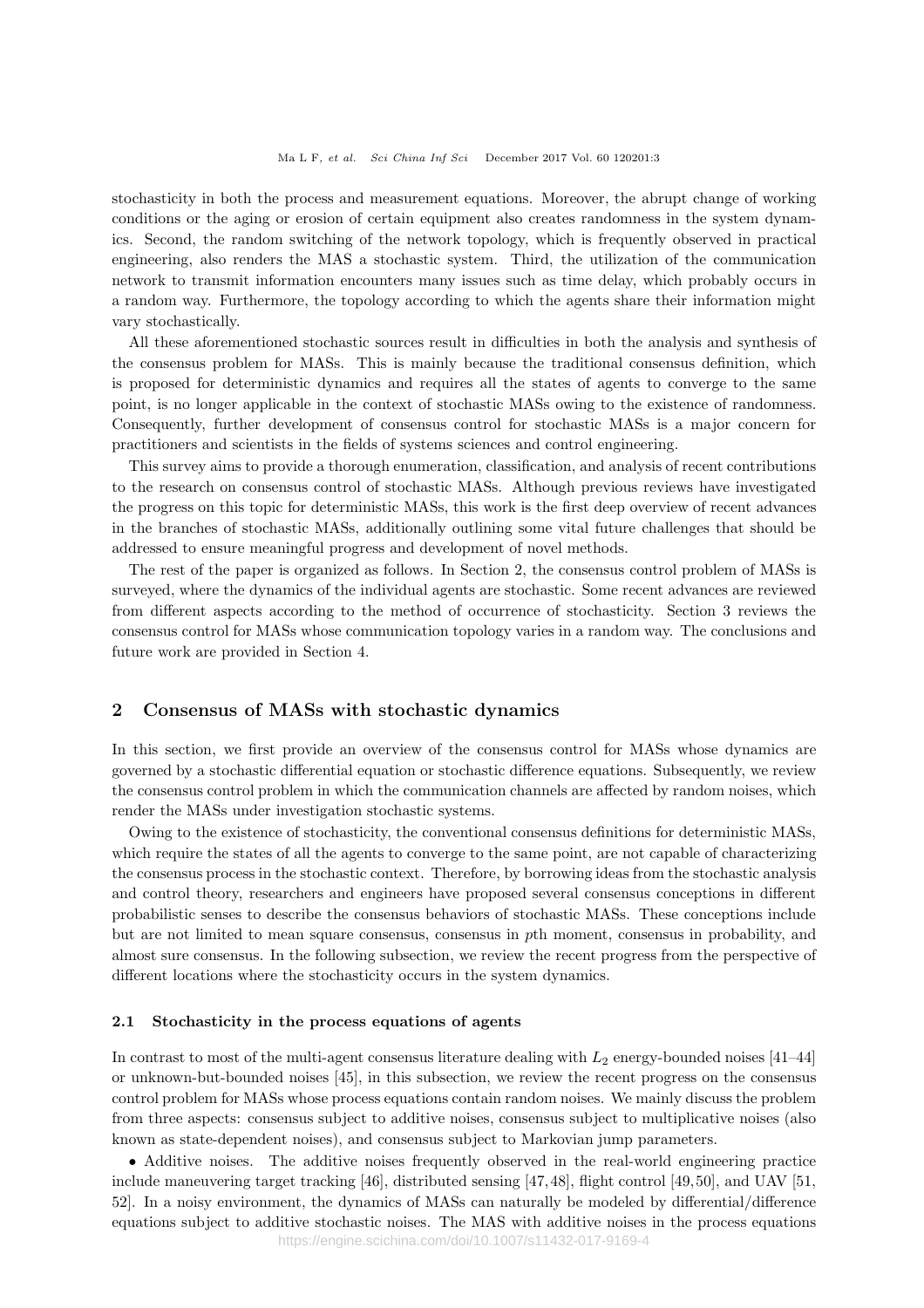can be represented by the following state-space equation:

$$
\dot{x}_i(t) = Ax_i(t) + Bu_i(t) + Dw_i(t),
$$
\n(1)

where  $x_i(t)$  and  $u_i(t)$ , respectively, represent the state and control input, respectively, of the *i*th agent;  $w_i(t)$  represents the additive process noises satisfying certain statistical properties and all the matrices have compatible dimensions.

Based on the model (1), some representative work can be summarized as follows. The optimal control problem has been discussed in [53] for continuous MASs in which each of the sub-systems is subject to additive stochastic noises. The objective is to drive the individual agent to reach certain predetermined target states. Owing to the existence of stochasticity in the system dynamics, an optimal control scheme has been developed aiming at minimizing, in the mean square sense, the so-called accumulated joint cost. Notably, the developed optimization control technique could be applied in the optimal consensus control of MASs with certain appropriate manipulations. However, in [54], the distributed tracking-type games have been considered for a class of coupled discrete MASs subject to additive random disturbances. By resorting to the Nash certainty equivalence principle, the authors have designed the controller by guaranteeing that the states of all the agents converge to a certain required function of the population state average. In [55], owing to the existence of Gaussian white noise in the state feedback input, the definition consensus with probability one has been proposed and utilized to handle the finite-time consensus control problem. By using probability theory, the consensus problem has been solved in the framework of Lyapunov theory.

• Multiplicative noises. In practical engineering, apart from additive noises, the MASs are often confronted with multiplicative noises (also known as state-dependent noises), which can be expressed by the following state-space equation:

$$
x_i(k+1) = Ax_i(k) + Bu_i(k) + Mx_i(k)w_i(k),
$$
\n(2)

where  $w_i(k)$  denotes the stochastic multiplicative noises and all the matrices have compatible dimensions.

For discrete-time MASs described by (2), in [56], in order to deal with the multiplicative noises that enter both the process and measurement equations of agent dynamics, the authors have proposed a novel type of consensus, i.e., consensus in probability. Subsequently, by borrowing ideas from those publications concerning the input-to-state stability, sufficient conditions have been established for the addressed stochastic MASs to reach the desired consensus in probability. Note that, contrary to [55] where the consensus with probability one is discussed, the control strategy proposed in [56] has the ability to drive all the agents to reach consensus with any predetermined probability.

With regard to the continuous case of MASs subject to multiplicative noises, the Itô-type stochastic systems have played an important role and their dynamics are shown as follows:

$$
dx_i(t) = (Ax_i(t) + Bu_i(t))dt + (Ex_i(t) + Hu_i(t))dW(t),
$$
\n(3)

where  $W(t)$  is a scalar Brownian motion.

Recently, in [57], the exponential consensus problem has been considered for a type of nonlinear MAS whose dynamics are governed by Itô-type differential equations. The sufficient conditions have been derived for the existence of the desired control protocol using Lyapunov theory and a comparison principle, which is capable of guaranteeing the exponential leader-following consensus in the mean square sense. Similarly, a linear matrix inequality (LMI)-based framework has been established in [58] for a class of Itˆo stochastic MASs to solve the passivity-based mean square exponential consensus control problem.

By virtue of Lyapunov theory, for a second-order stochastic MAS governed by nonlinear Itô stochastic differential equations, the control protocol has been designed in [59] in order to drive all the agents to reach finite-time consensus in probability. Within a similar theoretical framework, the containment control in the mean square and mean square leader-following consensus problems have been discussed in [60] and [61], respectively, by using Lyapunov theory in combination with the LMI approach.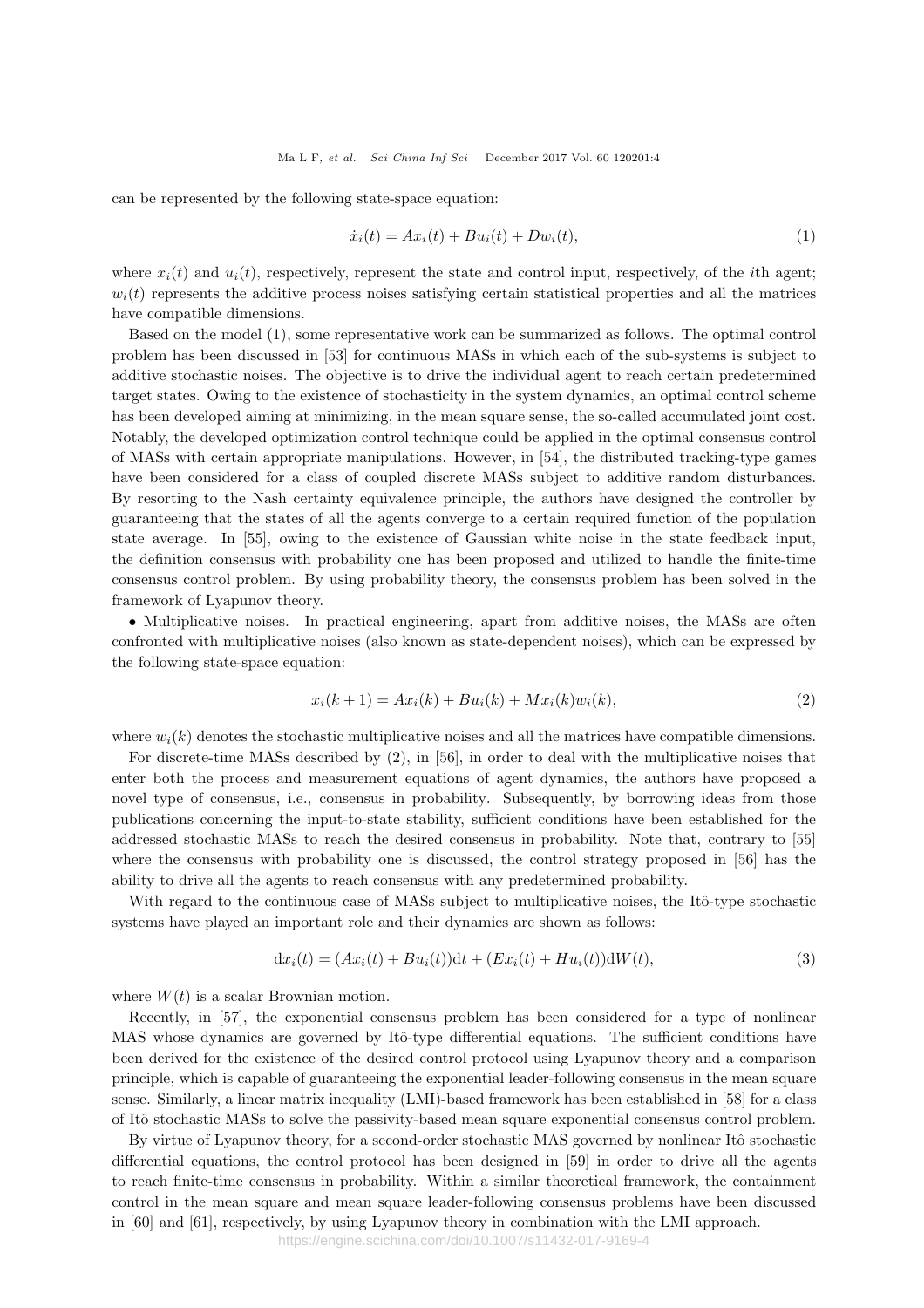#### Ma L F, et al. Sci China Inf Sci December 2017 Vol. 60 120201:5

Recently, in [62], the exponential consensus in the mean square sense has been proposed to characterize the consensus process for a class of MASs with asynchronous switching topology. In this work, the time delays originating from the reception of confirmation of mode switching have also been considered before applying the matched controller. Using the so-called extended comparison principle, several easy-to-verify conditions for the existence of an asynchronously switched distributed controller are derived such that the addressed stochastic delayed MASs with asynchronous switching and nonlinear dynamics can achieve global exponential consensus in the mean square. Furthermore, in the technical note [63], the authors have investigated the stability problem of stochastic delayed systems by using a more general Halanaytype inequality with time-varying coefficients. A new comparison principle of the proposed Halanay-type inequality is developed to ensure the stability of stochastic delayed systems. The pth moment stability, pth moment asymptotic stability, and pth moment exponential stability are investigated using the proposed general Halanay-type inequality.

• Markovian jump dynamics. In recent years, the Markovian jump system has attracted tremendous research interest within the systems science and control communities primarily owing to its ability to model random variations, see [18, 19, 64–72] and the references therein. Accordingly, the corresponding analysis and design problems for MASs subject to Markovian parameters have started to gain increasing attention. Some recent representative results and the corresponding approaches can be summarized as follows.

In [73], an output feedback control scheme has been presented for the stochastic MASs whose dynamics equations and performance index are expressed in terms of Markovian jump parameters. By using the Markovian jump optimal filtering theory in combination with the mean field approach, the distributed feedback control algorithm has been designed to drive all the agents to approach the desired position. For heterogeneous MASs, in [74], a stochastic model has been introduced to characterize the switching between two types of agents, i.e., active agents and passive agents. The heterogeneous structure of the addressed MAS has been cast into an appropriate chosen Markov chain and a unified framework has thereafter been established within which a necessary and sufficient condition has been provided to ensure the requested consensus. In [41], the synchronization problem has been first solved for a class of complex dynamical networks with Markovian jump parameters that switch among a finite set. Subsequently, the obtained results have been extended to the relevant MAS with stochastic time delays. The broadcast control has been investigated in [75] for a group of Markovian MASs. A sufficient condition has been presented for the addressed Markovian MAS to stabilize the resulting broadcast control systems.

Furthermore, in addition to describing system dynamics, the Markov chain has also been extensively employed to characterize many other frequently observed stochastic phenomena in the consensus control problems for MASs. For instance, the data missing phenomenon that usually occurs during the information transmission among agents has been handled in [76], where the Markov chain has been adopted to illustrate the random nature of the data missing. Similarly, the Markov chain has been employed in [77] to characterize the random input time delay in a class of MASs. By using the Lyapunov theory and LMI approach, necessary and sufficient conditions have been derived to achieve the desired consensus.

Recently, with regard to the second-order MASs, the impulsive control methodology has been exploited in [78] where the sampled information used for generating the feedback control input is subject to random heterogeneous time delays governed by a Markov chain. Similarly, in [79], two mutually independent Markov chains have been employed to characterize the stochastic switching topology and random communication delays. The key idea behind the proposed approach is to convert the original systems into an expanded analogous error system with two Markovian parameters using model transformation.

Within the  $H_{\infty}$  framework, the control routing strategy has been proposed in [41] for mobile multi-agent networked systems. The Markovian jump linear system theory has been used to develop the required decentralized scheme with a prescribed  $H_{\infty}$  disturbance attenuation level. Such an  $H_{\infty}$  framework has also found applications in [43], where the fault detection and isolation problems have been handled for a class of discrete-time MASs with Markovian jump parameters. In this work, the imperfect communication channel and stochastic packet dropping effects have also been considered. The sufficient conditions have been established where the required fault detection and isolation algorithms have been proposed with an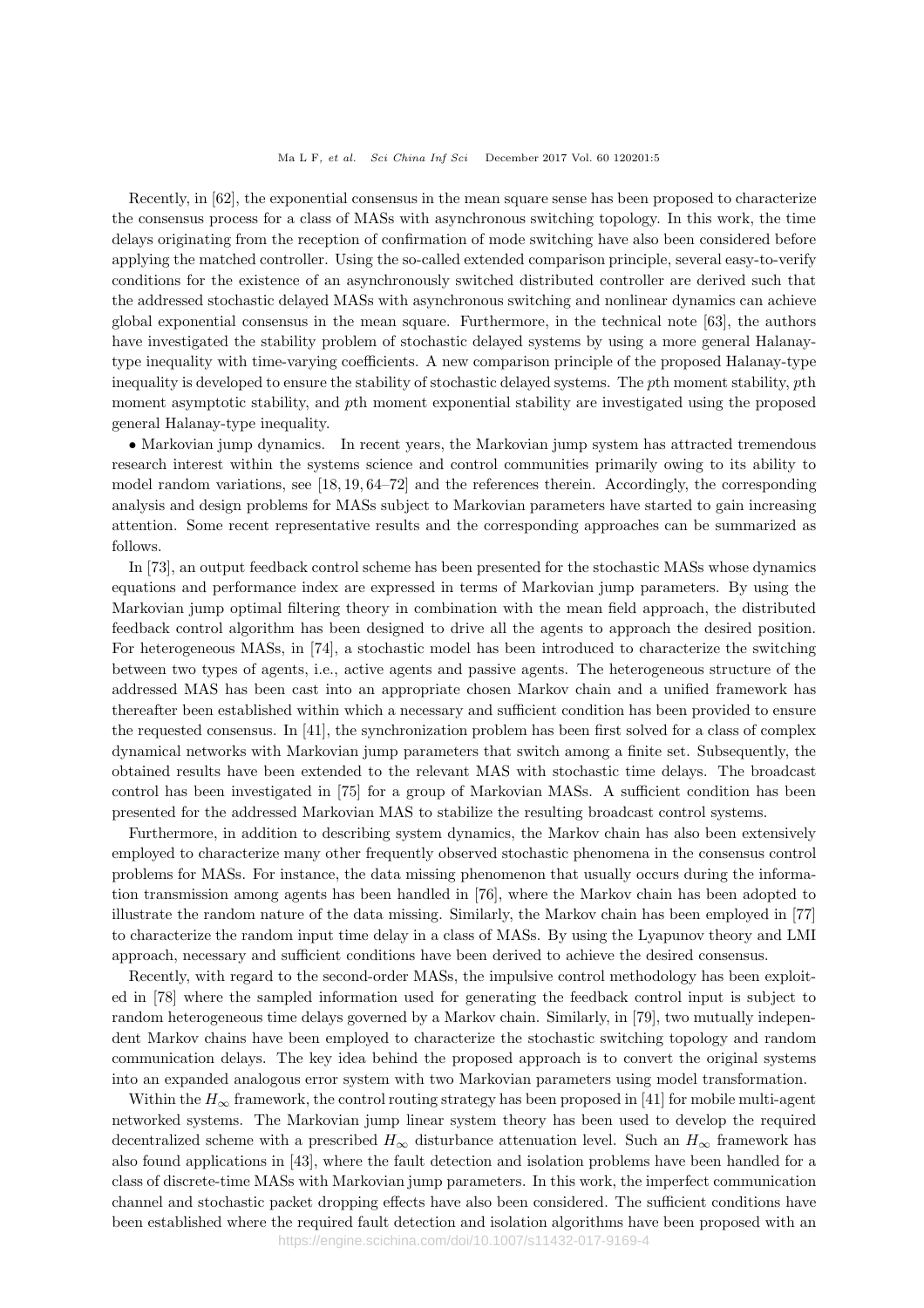$H_{\infty}$  prescribed performance criterion.

• Other random phenomena. Apart from the aforementioned literature concerning the consensus control problem subject to stochastic noises, random data missing, and random communication time delays, some literature has been concerned with the corresponding problems with other random phenomena. For instance, the stochastic communication failure occurring in the data transmission channels has been considered in [80], whereas the randomly changing leader-following issue has been considered in [81] where the leader changes stochastically.

#### 2.2 Stochasticity in the output/measurement equations of agents

Consider the following MASs:

$$
\begin{cases}\n\dot{x}_i(t) = Ax_i(t) + Bu_i(t), \\
y_i(t) = Cx_i(t) + Dv_i(t), \\
u_i(t) = -\sum_{j \in \mathcal{N}_i(t)} a_{ij}(t)(y_j(t) - y_i(t)),\n\end{cases}
$$
\n(4)

where  $y_i(t)$  represents the measurement output of agent i;  $v_i(t)$  denotes the additive random noises corrupting the measurements; the real-valued coefficient  $a_{ij}(t)$  represents the weighting parameter imposed on the information sent to agent  $i$  from agent  $j$ . If at time  $t$ , agent  $j$  has not sent information to agent  $i, a_{ij}(t) = 0$ . All the matrices have compatible dimensions. From (4), we can observe that the stochasticity appearing in the measurement output influences the consensus performance via the propagation of information among the agents according to the communication topologies.

For discrete-time MAS with additive noises in measurements, several consensus notions in the probabilistic sense, such as weak consensus, strong consensus, mean square (m.s.) consensus, and almost sure (a.s.) consensus have been proposed in [82–84] to characterize the consensus behavior of the addressed stochastic MASs. A unified framework has been established within which the proposed consensus problems in the stochastic context can be discussed. By using the developed stochastic approximation-type algorithms with a decay factor with adjustable decreasing step size, all the individual states can be driven toward each other, thereby achieving the required consensus in the desired stochastic sense.

Similar notions have been proposed in [85, 86] for continuous stochastic MASs, where the definitions of average-consensus in the pth moment and almost sure consensus have been proposed to handle the stochastic consensus problem for a class of MASs whose measurements are affected by Gaussian white noise. In [87], a necessary and sufficient condition has been derived for the existence of an asymptotic unbiased protocol, ensuring the mean square average-consensus of the considered MASs with measurement noises.

With additive measurement noises, the work in [88] has been concerned with the stochastic consensus of MASs, where the information exchange among agents is described by a directed graph. By combining the algebraic graph theory, matrix theory, and stochastic analysis, the stochastic weak and strong consensus are examined. For the case with general digraphs, the authors have provided the necessary and sufficient conditions for the almost sure strong consensus and show that the mean square strong consensus and almost sure strong consensus are equivalent. Moreover, some necessary conditions and sufficient conditions have been obtained for the mean square and almost sure weak consensus. Especially, the necessary and sufficient conditions for the mean square weak consensus are provided for the case with undirected graphs.

For discrete MASs, in [89], the mean square consensus has been replaced by the so-called approximated consensus owing to the adoption of the local voting protocols with non-vanishing (e.g., constant) step size. Such an approximation methodology for consensus in a noisy environment has originated in [82,83], where it has been demonstrated that, if the random noises have certain statistical properties (i.e., zero mean, bounded variances), the consensus can always be achieved in the almost sure sense by adopting a monotonically decreasing gain algorithm. The key idea of the proposed consensus schemes is to solve the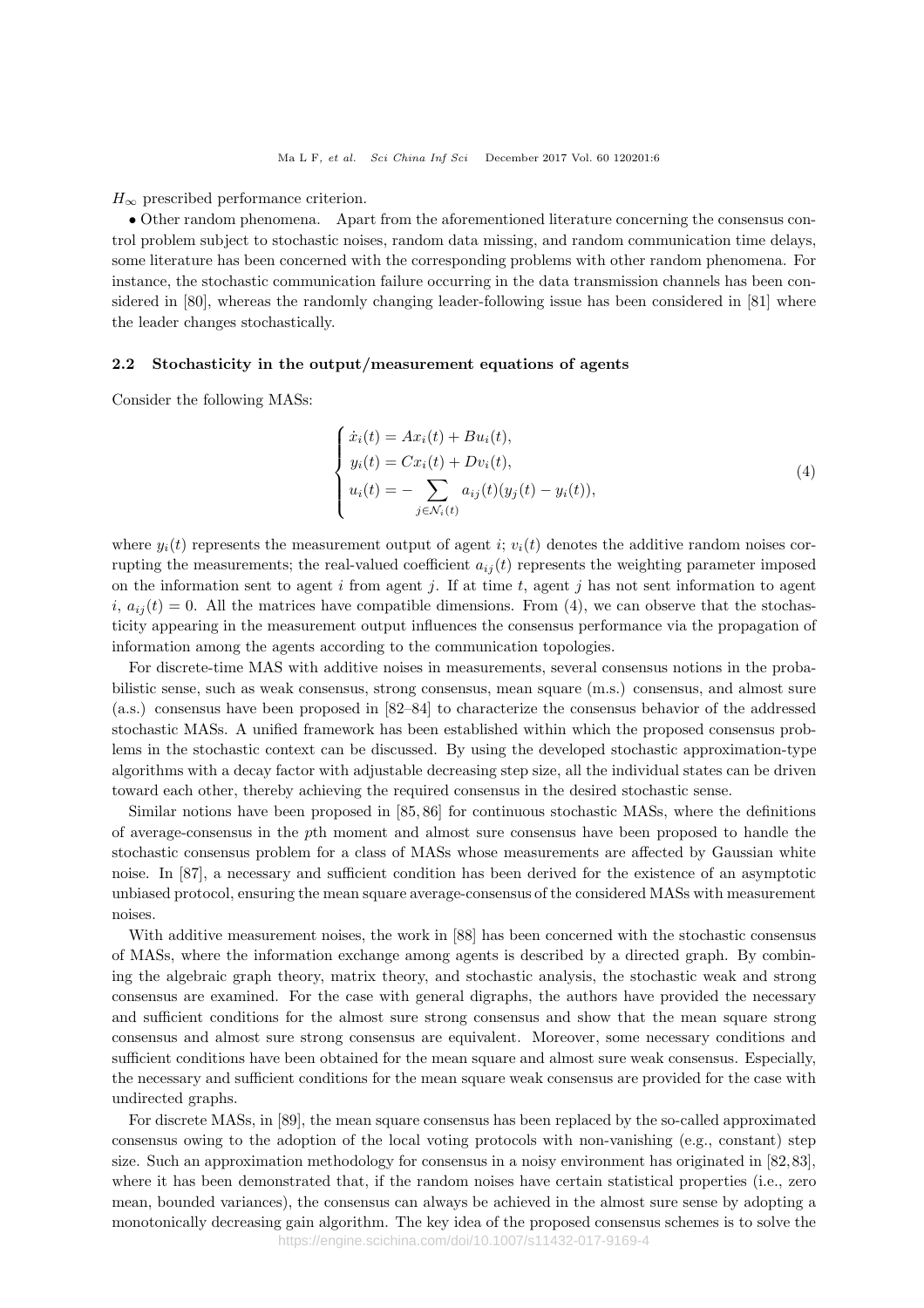nonlinear equations with measurements corrupted by noises, thereby performing the recursive stochastic approximation procedures [90–93].

Recently, by using the aforementioned stochastic approximation technique, a similar idea has been proposed in [8] to handle the consensus issues subject to a noisy environment by using the averaging approaches with stopping rules. Notably, the number of iterations in the stochastic approximation procedure has been provided explicitly in terms of coefficients relevant to the desired consensus performance (accuracy or precision) and probabilistic constraints. A similar framework has been established in [94] for a class of MASs with noisy communication, where a stopping-rule- oriented stochastic approximation method has been proposed in terms of characteristic values of communication network graphs. In comparison to the aforementioned literature concerning the steady state performance of the MASs, this paper has made the first attempt to investigate the transient performance during the consensus process.

The aforementioned literature is concerned with the case of additive noises. Notably, in [95], the corresponding consensus issue has been discussed while the measurement outputs are affected by multiplicative measurement noises. By using the algebraic graph theory and matrix theory, the consensus problem has been converted into a stochastic stability problem of stochastic differential equations driven by multiplicative noises. In this work, both almost sure consensus and mean square consensus have been considered and the corresponding sufficient condition has been established. It is shown that, for any bounded noise intensities, the desired mean square and the almost sure consensus can be achieved by carefully choosing the control gain. In [96], the conception of average consensus in pth has been first proposed and thereafter applied to solve the consensus problem for a class of continuous MASs subject to communication noises that are described as multiplicative noises dependent on the states in the output measurements. Based on the Lyapunov theory and stochastic analysis technique, the sufficient conditions for the addressed consensus problem have been established.

#### 2.3 Stochasticity in the communication channels

In real-world applications, the measurement output information is often incomplete owing to various reasons, such as random communication delays, random network topologies, and stochastic Gaussian fading channels, which induces certain stochasticity in the analysis and synthesis issues in consensus problem for MASs. The MASs subject to stochastic disturbances in communication channels are expressed as follows:

$$
\begin{cases}\nx_i(k+1) = Ax_i(k) + Bu_i(k), \\
y_i(k) = Cx_i(k), \\
u_i(k) = -\sum_{j \in \mathcal{N}_i(k)} a_{ij}(k)(y_j(k) - y_i(k) + \delta_i(k)),\n\end{cases}
$$
\n(5)

where  $\delta_i(k)$  represents the noises or disturbances during the information propagation via communication networks.

Some recent representative works can be summarized as follows. For instance, a distributed consensusbased protocol named Average TimeSync has been proposed in [97] where the case of random communication has been considered. In [98], the phenomenon of random time delay occurring in the communication channels has been modeled by introducing a Markov chain. By considering the transition probability of the time delay, the authors have obtained a less conservative design algorithm for the consensus of the addressed MASs. For heterogeneous MASs, a similar problem has been solved in [99] by using an event-triggering tracking control algorithm. Very recently, in [100], the authors have studied a general synchronization problem while the communication networks are subject to random delays. In this work, the communication delays are assumed to be bounded and obeying some independent identical distribution with certain known statistical properties. A much more general problem has been considered in [101] for distributed networked control systems where various communication constraints such as time delays, noises, and link failures are incorporated in a unified framework.

Apart from the random communication delays, the channels used for signal transmission always encounter the corruption of external stochastic noises or disturbances. Recently, for a class of MASs with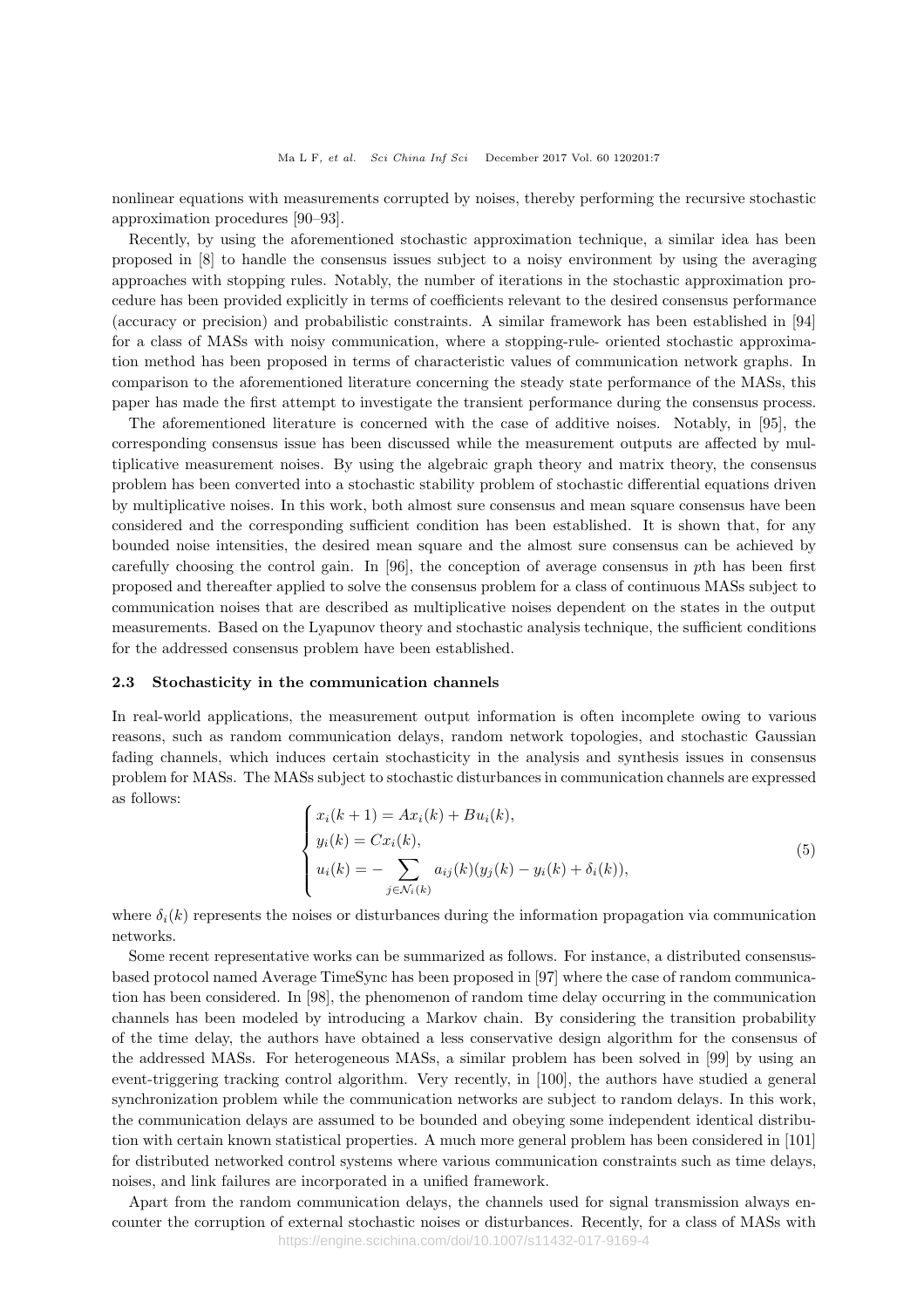noisy communication, a stopping-rule- oriented stochastic approximation method has been proposed in [94] in terms of the characteristic values of communication network graphs. In comparison to the aforementioned literature concerning the steady state of the MASs, this paper made the first attempt to handle the transient performance during the consensus process. Moreover, in [83], two algorithms have been designed to handle the average consensus problems subject to communication noises. In order to handle the so-called bias-variance dilemma (which indicates that running consensus for a longer period leads to more accurate consensus performance, but could probably result in larger variance), two consensus algorithms have been proposed to reach a satisfactory balance between the two essential performance indices by playing with the tradeoffs. In this paper, similar to the studies in [8, 89–94], the stochastic approximation arguments and Markov process theory have been utilized to derive the condition for the addressed MASs to reach the almost sure consensus. In [84], the average consensus control problem has been investigated for the first-order discrete-time MAS subject to uncertain communication environments. By using the probability limit theory and algebraic graph theory, the addressed problem has been solved despite the existence of stochastic communication noises. For the continuous case, the authors in [102] have proposed a stochastic version of the averaging approach originally proposed in [103,104] to solve the mean square leader-following consensus problem with additive communication noises.

#### 2.4 Stochasticity in sampling

As is well known, in the real-world applications, the signal received by the sensor of each agent should be sampled before it is transferred or utilized, because in the context of wireless communication networks, the information is usually sent digitally. This leads to the control or filtering algorithms using sampling techniques. Accordingly, the consensus problems for MASs where various sampling approaches are utilized have been attracting increasing research interest recently, see, e.g., [21,105–118]. Notably, however, owing to the limitation of devices, sometimes, the signals might not be captured, which leads to an undesirable phenomenon where the sampled information is lost in probability. In this case, the randomness in the sampling inevitably impacts the MAS through the propagation of measurement output via communication networks.

Recently, such an issue has been attracting research attention. For example, in [119], the mean square node-to-node consensus tracking issue has been investigated under a stochastic sampling mechanism. The original problem has been converted to a control problem for systems with stochastic time delay, and therefore, sufficient conditions have been derived by adopting the routine techniques for the analysis and synthesis of stochastic time delay systems (e.g., Lyapunov functional approach, LMI algorithm, stochastic analysis).

In [120], the mean square exponential consensus problem with an  $H_{\infty}$  criterion has been solved by using the LMI approach within the framework of the Lyapunov theory. Notably, in this work, the sampling period of each agent switches between two possible values in a probabilistic manner. In a similar manner, the stochastic sampled-data leader-following consensus problem of nonlinear MASs has been addressed in [109]. By introducing certain random variables obeying the Bernoulli distribution, such a stochastic sampling phenomenon has been properly characterized. With regard to the continuous case, a similar problem has been considered in [121] where the sampling instants have been assumed to be stochastic with values from a finite set. Based on such a stochastic sampling mechanism, the event-triggering technique has been also employed by utilizing the sampled data to solve the corresponding consensus control problem.

## 3 Consensus subject to stochastic topologies

In this section, we review some recent results concerning the consensus problems for MASs with stochastic topologies.

So far, consensus control for MASs subject to stochastic topologies has mainly focused on Markovian switching communication topologies, see e.g., [42, 122, 123]. This is primarily due to the ability of https://engine.scichina.com/doi/10.1007/s11432-017-9169-4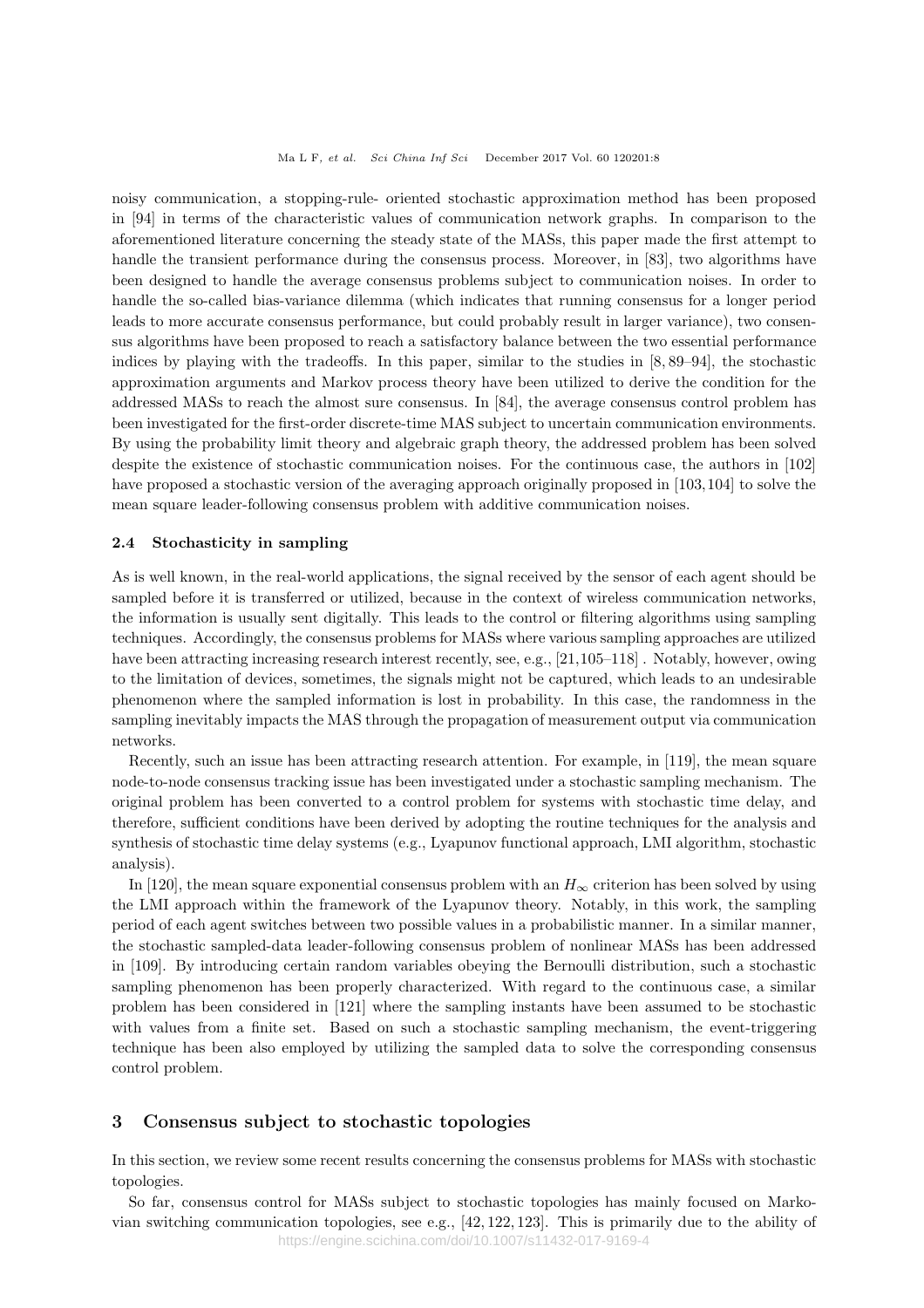Markov chains to model the variation in the random changes of communication situations during the data transmission among agents. Some representative publications can be summarized as follows.

For a class of heterogeneous MASs comprised first- and second- order agents, the mean square consensus control problem has been investigated in [124] where the topology switches in a finite set according to a known Markov chain. The necessary and sufficient condition has been established for the requested consensus by using a stochastic irreducible aperiodic matrix method. The mean square containment control has been discussed in [125] under the same Markovian switching topology. A similar mean square consensus control problem has been solved in [126] for nonlinear continuous MASs.

In [127], the considered topology is assumed to not only switch according to a known Markov chain, but also be subject to time delays. The time delays under investigation enter the MAS dynamics from both the measurement transmission and state feedback. In the case of simultaneous occurrence of Markovian topologies, communication noises, and delays, an ergodicity approach has been proposed in [7] for backward products of degenerating stochastic matrices via a discrete-time dynamic system approach to analyze the consensus stabilization problem. The relevant problems have been solved in [128–131] where the addressed MASs have Markovian switching topologies, communication noises, and/or time delays.

In addition to the mean square consensus, several other consensus definitions and performance indices have been proposed to characterize different consensus processes/requirements for MASs subject to Markovian topologies. For instance, in [132], the necessary and sufficient condition has been derived for a class of MASs to achieve the expected consensus with the guarantee of minimum communication cost. An  $L_2 - L_\infty$  performance criterion has been proposed in [44] for the studied MAS to reach the desired consensus with satisfactory steady-state performance. In [42], the  $H_{\infty}$  consensus problem for continuous-time MASs with Markovian network topologies and external disturbance has been investigated. In contrast to some existing results, global jumping modes of the Markovian network topologies are not required to be completely available for consensus protocol design. By developing a so-called network topology mode regulator, the unavailable global modes have been decomposed into several overlapping groups. Subsequently, a new group mode-dependent distributed consensus protocol on the basis of relative measurement outputs of neighboring agents has been proposed. The sufficient conditions for the existence of the desired distributed consensus protocols have also been derived in [42] to ensure the consensus of the MAS with a prescribed  $H_{\infty}$  performance level.

Notably, in contrast to the aforementioned literature regarding Markovian switching topologies, in [133], a series of mutually independent Bernoulli sequences have been introduced to illustrate the random switching topology. The resulting MAS is named a Bernoulli network and the considered mean square consensus problem can be converted into the mean square stabilization problem of  $N-1$  delay systems subject to a stochastic switching signal. The sufficient conditions for the desired consensus performance have subsequently been established within an LMI framework.

#### 4 Conclusion and future work

In this paper, consensus control problems were reviewed along with the recent progress on stochastic MASs. The latest results on consensus analysis and protocol design issues for stochastic MASs were surveyed. Based on the literature review, potential relevant topics for future research are listed as follows.

In real-world engineering applications, there are still some complicated yet important categories of stochastic MASs that have not attracted adequate research attention. Consequently, the consensus control problems still remain open and challenging for MASs whose dynamics are more general and complex, such as those investigated in [134–144]. Moreover, in practice, as the energy that can be used by each agent is always limited, another future research direction is to further investigate the consensus control problem for stochastic MASs with full/better utilization of the limited energy. The event-based communication mechanism [17,20,45,56,145–153] might be a possible way to solve the energy-constrained consensus control problem. Furthermore, as the communication protocol plays an important role in the https://engine.scichina.com/doi/10.1007/s11432-017-9169-4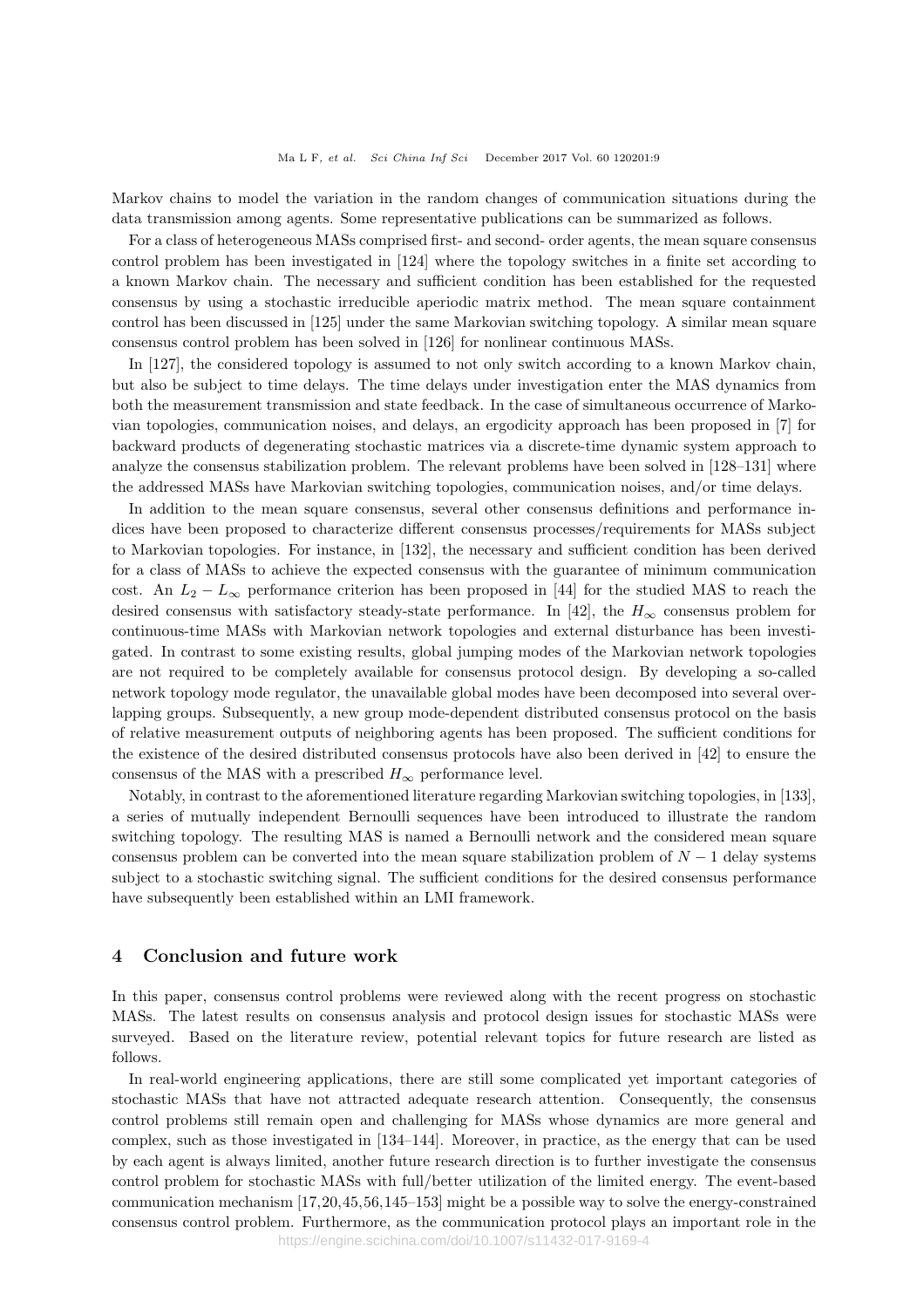consensus of MASs, more efforts should be devoted to the investigation of the protocol design issues for MASs in the presence of stochasticity. Different protocols, such as those studied in [154, 155], could be adopted to enhance the consensus performance of stochastic MASs.

Furthermore, most of the existing literature regarding the addressed problems always assumes that the topologies are fixed and/or time-invariant, and the limited work concerning random topologies mainly focuses on the Markovian switching topology. However, in practical engineering, such a random topology does not always explicitly reflect the real situation of the time-varying and stochastic topology. Consequently, it would be interesting to study the consensus problem for MASs whose topology varies according to a different probabilistic distribution than a Markov chain.

Acknowledgements This work was supported in part by Fundamental Research Funds for the Central Universities (Grant No. 30916011337), Postdoctoral Science Foundation of China (Grant No. 2014M551598), Research Fund for the Taishan Scholar Project of Shandong Province of China, Australian Research Council Discovery Project (Grant No. DP160103567), National Natural Science Foundation of China (Grant No. 61773209), Royal Society of the U.K., and Alexander von Humboldt Foundation of Germany.

Conflict of interest The authors declare that they have no conflict of interest.

#### References

- 1 Langbort C, Chandra R S, Andrea R D. Distributed control design for systems interconnected over an arbitrary graph. IEEE Trans Automat Contr, 2004, 49: 1502–1519
- 2 Gupta V, Hassibi B, Murray R M. A sub-optimal algorithm to synthesize control laws for a network of dynamic agents. Int J Control, 2005, 78: 1302–1313
- 3 Dunbar W B. Distributed receding horizon control of dynamically coupled nonlinear systems. IEEE Trans Automat Contr, 2007, 52: 1249–1263
- 4 Franco E, Magni L, Parisini T, et al. Cooperative constrained control of distributed agents with nonlinear dynamics and delayed information exchange: a stabilizing receding-horizon approach. IEEE Trans Automat Contr, 2008, 53: 324–338
- 5 Azuma Y, Ohtsuka T. Receding horizon Nash game approach for distributed nonlinear control. In: SICE Annual Conference, Tokyo, 2011. 380–384
- Wang Z D, Ding D R, Dong H L, et al.  $H_{\infty}$  consensus control for multi-agent systems with missing measurements: the finite-horizon case. Syst Control Lett, 2013, 62: 827–836
- 7 Ming P S, Liu J C, Tan S B, et al. Consensus stabilization in stochastic multi-agent systems with Markovian switching topology, noises and delay. Neurocomputing, 2016, 200: 1–10
- 8 Morita R, Wada T, Masubuchi I, et al. Time averaging algorithms with stopping rules for multi-agent consensus with noisy measurements. Asian J Control, 2016, 18: 1969–1982
- Ma C Q, Qin Z Y. Bipartite consensus on networks of agents with antagonistic interactions and measurement noises. IET Control Theory A, 2016, 10: 2306–2313
- 10 Ma L F, Wang Z D, Lam H K. Event-triggered mean-square consensus control for time-varying stochastic multi-agent system with sensor saturations. IEEE Trans Automat Contr, 2017, 62: 3524–3531
- 11 Ma L F, Wang Z D, Lam H K. Mean-square  $H_{\infty}$  consensus control for a class of nonlinear time-varying stochastic multiagent systems: the finite-horizon case. IEEE Trans Syst Man Cybern Syst, 2017, 47: 1050–1060
- 12 Andrea R, Dullerud G. Distributed control design for spatially interconnected systems. IEEE Trans Automat Contr, 2003, 48: 1478–1495
- 13 Ren W, Moore K, Chen Y Q. High-order consensus algorithms in cooperative vehicle systems. In: Proceedings of the 2006 IEEE International Conference on Networking, Sensing and Control, Fort Lauderdale, 2006. 457–462
- 14 Fax J A, Murray R M. Information flow and cooperative control of vehicle formations. IEEE Trans Automat Contr, 2004, 49: 1465–1476
- 15 Ge X H, Han Q L. Distributed formation control of networked multi-agent systems using a dynamic event-triggered communication mechanism. IEEE Trans Ind Electron, 2017, 64: 8118–8127
- 16 Olfati-Saber R. Flocking for multi-agent dynamic systems: algorithms and theory. IEEE Trans Automat Contr, 2016, 51: 401–420
- 17 Ding D R, Wang Z D, Shen B, et al. Event-triggered distributed  $H_{\infty}$  state estimation with packet dropouts through sensor networks. IET Control Theory A, 2015, 9: 1948–1955
- 18 Dong H L, Wang Z D, Gao H J. Distributed  $H_{\infty}$  filtering for a class of Markovian jump nonlinear time-delay systems over lossy sensor networks. IEEE Trans Ind Electron, 2013, 60: 4665–4672
- 19 Ge X H, Han Q L. Distributed sampled-data asynchronous  $H_{\infty}$  filtering of Markovian jump linear systems over sensor networks. Signal Process, 2016, 127: 86–99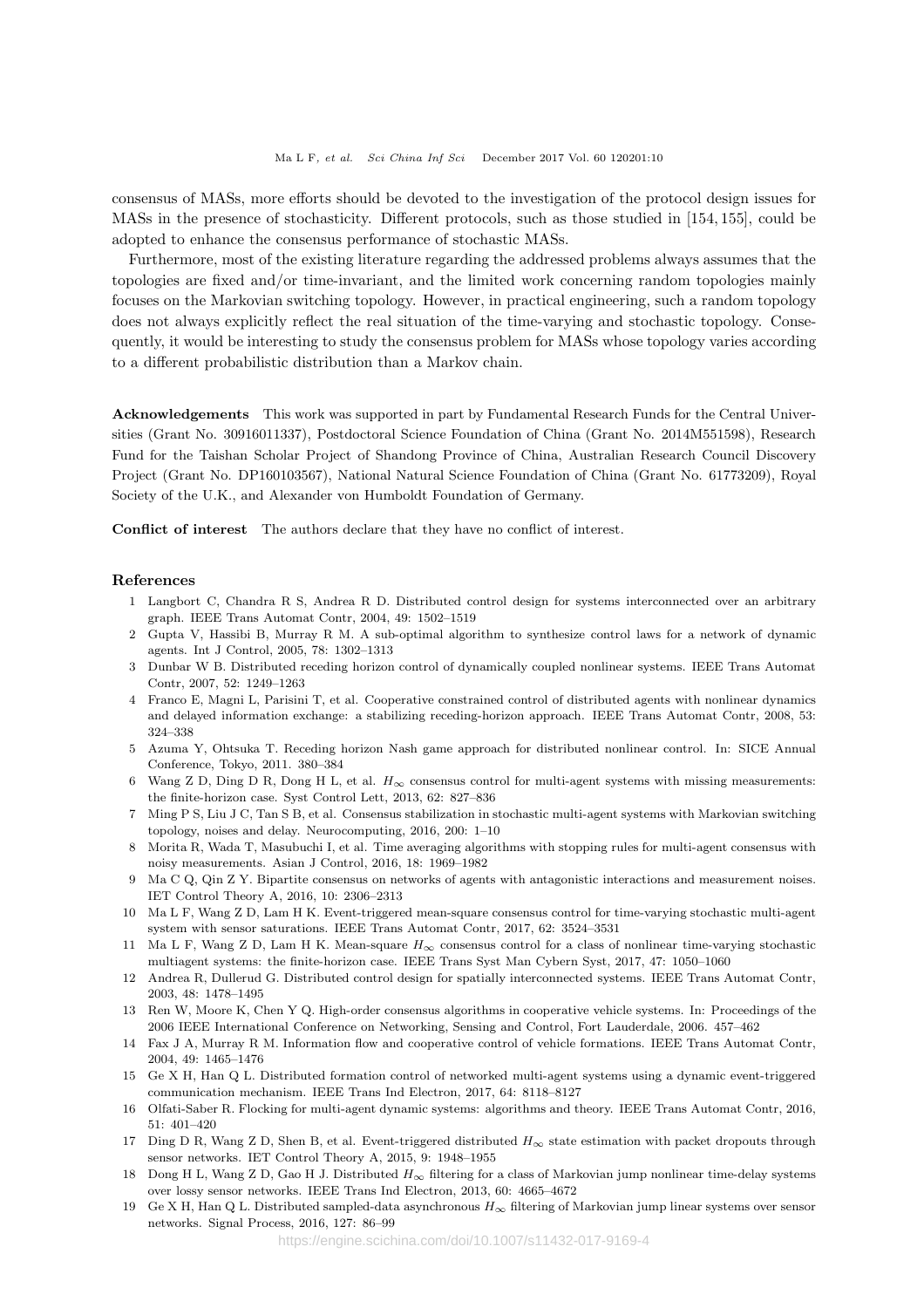- 20 Ge X H, Han Q L. Distributed event-triggered  $H_{\infty}$  filtering over sensor networks with communication delays. Inform Sci, 2015, 291: 128–142
- 21 Shen B, Wang Z D, Liu X H. A stochastic sampled-data approach to distributed  $H_{\infty}$  filtering in sensor networks. IEEE Trans Circuits-I, 2011, 58: 2237–2246
- 22 Ugrinovskii V. Distributed robust estimation over randomly switching networks using  $H_{\infty}$  consensus. Automatica, 2013, 49: 160–168
- 23 Toshiyuki Y, Nakatani S, Adachi A, et al. Adaptive role assignment for self-organized flocking of a real robotic swarm. Artif Life Robot, 2016, 21: 405–410
- 24 Li W Y, Wei G L, Han F, et al. Weighted average consensus-based unscented Kalman filtering. IEEE Trans Cybern, 2016, 46: 558–567
- 25 Olfati-Saber R, Shamma J S. Consensus filters for sensor networks and distributed sensor fusion. In: Proceedings of the 44th IEEE Conference on Decision and Control and 2005 European Control Conference, Seville, 2005. 6698–6703
- 26 Yuan Y, Sun F C. Data fusion-based resilient control system under DoS attacks: a game theoretic approach. Int J Control Automat Syst, 2015, 13: 513–520
- 27 Hatano Y, Mesbahi M. Agreement over random networks. IEEE Trans Automat Contr, 2005, 50: 1867–1872
- 28 Jadbabaie A, Motee N, Barahona M. On the stability of the Kuramoto model of coupled nonlinear oscillators. In: Proceedings of the American Control Conference, Boston, 2004. 4296–4301
- 29 Xu Y, Lu R Q, Peng H, et al. Asynchronous dissipative state estimation for stochastic complex networks with quantized jumping coupling and uncertain measurements. IEEE Trans Neural Netw, 2017, 28: 268–277
- 30 Olfati-Saber R. Ultrafast consensus in small-world networks. In: Proceedings of the 2005 American Control Conference, Portland, 2005. 2372–2378
- 31 Yuan Y, Sun F C. Delay-dependent stability criteria for time-varying delay neural networks in the delta domain. Neurocomputing, 2013, 125: 17–21
- 32 Fang L, Antsaklis P J, Tzimas A. Asynchronous consensus protocols: preliminary results, simulations and open questions. In: Proceedings of the 44th IEEE Conference on Decision and Control and 2005 European Control Conference, Seville, 2005. 2194–2199
- 33 Tron R, Thomas J, Loianno G, et al. A distributed optimization framework for localization and formation control: applications to vision-based measurements. IEEE Contr Syst Mag, 2016, 36: 22–44
- 34 Lu Q, Han Q L, Zhang B T, et al. Cooperative control of mobile sensor networks for environmental monitoring: an event-triggered finite-time control scheme. IEEE Trans Cybern, 2016, doi: 10.1109/TCYB.2016.2601110
- 35 Sakthivel R, Mohanapriya S, Karimi H R, et al. A robust repetitive-control design for a class of uncertain stochastic dynamical systems. IEEE Trans Circuits-II, 2017, 64: 427–431
- Poznyak A S. Sliding mode control in stochastic continuos-time systems:  $\mu$ -zone MS-convergence. IEEE Trans Automat Contr, 2017, 62: 863–868
- 37 Sahoo A, Jagannathan S. Stochastic optimal regulation of nonlinear networked control systems by using event-driven adaptive dynamic programming. IEEE Trans Cybern, 2017, 47: 425–438
- 38 Satoh S, Kappen H J, Saeki M. An iterative method for nonlinear stochastic optimal control based on path integrals. IEEE Trans Automat Contr, 2017, 62: 262–276.
- 39 Komaee A, Barton P I. Potential canals for control of nonlinear stochastic systems in the absence of state measurements. IEEE Trans Contr Syst Technol, 2017, 25: 161–174
- 40 Mesbah A. Stochastic model predictive control: an overview and prespecitve for future research. IEEE Contr Syst Mag, 2016, 36: 30–44
- 41 Abdollahi F, Khorasani K. A decentralized Markovian jump  $H_{\infty}$  control routing strategy for mobile multi-agent networked systems. IEEE Trans Contr Syst Technol, 2011, 19: 269–283
- 42 Ge X H, Han Q L. Consensus of multi-agent systems subject to partially accessible and overlapping Markovian network topologies. IEEE Trans Cybern, 2017, 47: 1807–1819
- 43 Meskin N, Khorasani K. Fault detection and isolation of discrete-time Markovian jump linear systems with application to a network of multi-agent systems having imperfect communication channels. Automatica, 2009, 45: 2032–2040
- 44 Mu X W, Zheng B J, Liu K.  $L_2-L_\infty$  containment control of multi-agent systems with Markovian switching topologies and non-uniform time-varying delays. IET Control Theory A, 2014, 8: 863–872
- 45 Ge X H, Han Q L, Yang F W. Event-based set-membership leader-following consensus of networked multi-agent systems subject to limited communication resources and unknown-but-bounded noise. IEEE Trans Ind Electron, 2017, 64: 5045–5054
- 46 Fanaswala M, Krishnamurthy V. Detection of anomalous trajectory patterns in target tracking via stochastic contextfree grammars and reciprocal process models. IEEE J Sel Top Signal Process, 2013, 7: 76–90
- 47 Brinatti V, Guilermo D, Eduardo O, et al. Distributed temperature sensing using cyclic pseudorandom sequences. IEEE Sens J, 2017, 17: 1686–1691
- 48 Cho Y, Park D. Sequential detector design for spectrum sensing considering instantaneously nonidentically distributed samples. IEEE Trans Veh Technol, 2017, 66: 2158–2169
- 49 Cabell R, Palumbo D, Vipperman J. A principal component feedforward algorithm for active noise control: flight test results. IEEE Trans Contr Syst Technol, 2001, 9: 76–83
- 50 Boukhnifer M, Chaibet A. Robust control of aerial vehicle flight: simulation and experimental results. IEEE Aerosp Electron Syst Mag, 2014, 29: 4–12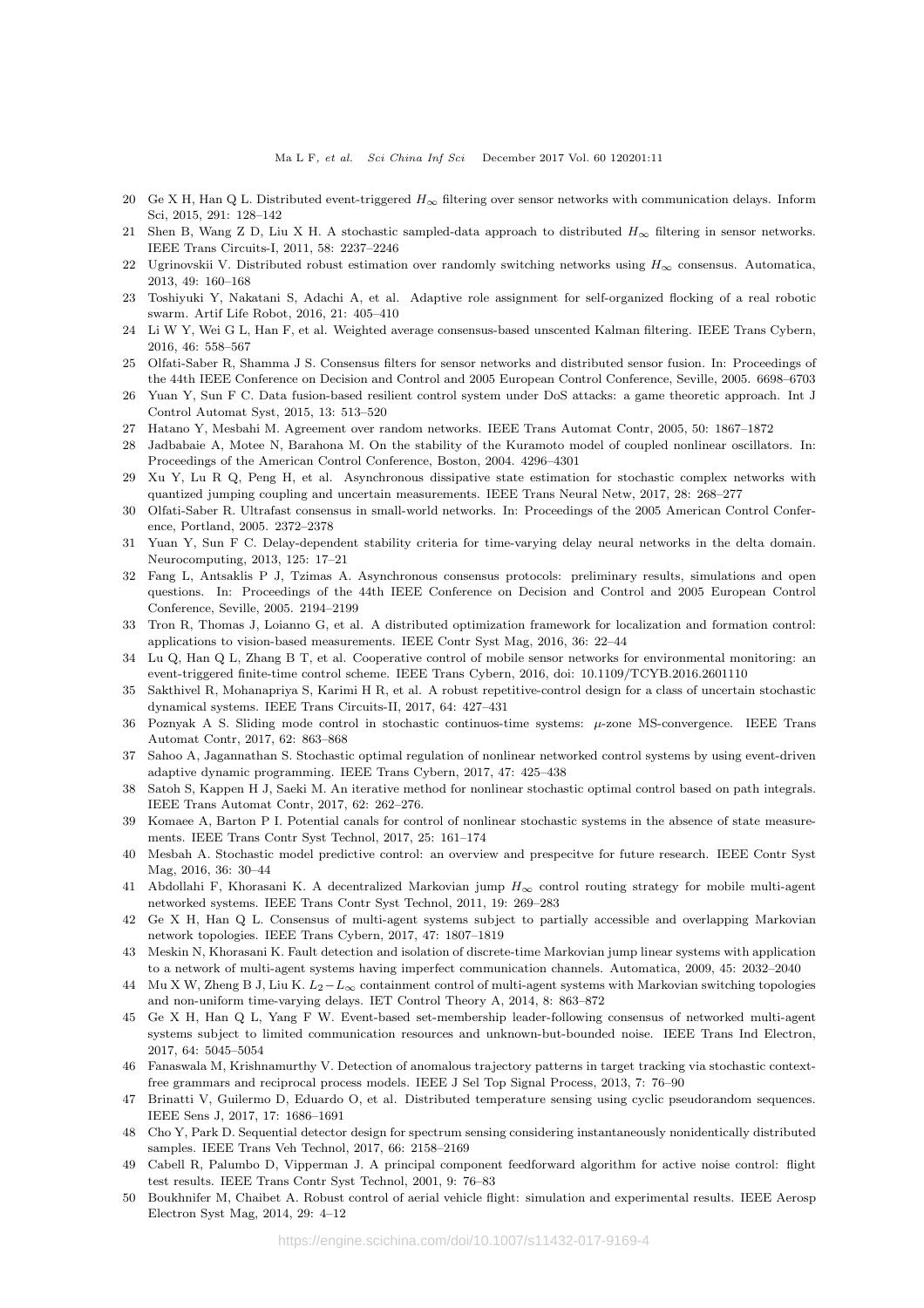- 51 Hafez A T, Marasco A J, Givigi S N, et al. Solving multi-UAV dynamic encirclement via model predictive control. IEEE Trans Contr Syst Technol, 2015, 23: 2251–2265
- 52 Zhao B, Xian B, Zhang Y, et al. Nonlinear robust adaptive tracking control of a quadrotor UAV via immersion and invariance methodology. IEEE Trans Ind Electron, 2015, 62: 2891–2902
- 53 Broek B, Wiegerinck W, Kappen B. Graphical model inference in optimal control of stochastic multi-agent systems. J Artif Intell Res, 2008, 32: 95–122
- 54 Zhang Q, Zhang J F. Adaptive tracking games for coupled stochastic linear multi-agent systems: stability, optimality and robustness. IEEE Trans Automat Contr, 2013, 58: 2862–2877
- 55 Zheng Y S, Chen W S, Wang L. Finite-time consensus for stochastic multi-agent systems. Int J Control, 2011, 84: 1644–1652
- 56 Ding D R, Wang Z D, Shen B, et al. Event-triggered consensus for discrete-time stochastic multi-agent systems: the input-to-state stability in probability. Automatica, 2015, 62: 284–291
- 57 Tang Y, Gao H J, Zhang W B, et al. Leader-following consensus of a class of stochastic delayed multi-agent systems with partial mixed impulses. Automatica, 2015, 53: 346–354
- 58 Feng Z, Hu G Q. Passivity-based consensus and passication for a class of stochastic multi-agent systems with switching topology. In: Proceedings of the 12th International Conference on Control, Automation, Robotics & Vision, Guangzhou, 2012. 1460–1465
- 59 Zhao L, Jia Y M. Finite-time consensus for second-order stochastic multi-agent systems with nonlinear dynamics. Appl Math Comput, 2015, 270: 278–290
- 60 Li W, Zhou H, Liu Z W, et al. Impulsive coordination of nonlinear multi-agent systems with multiple leaders and stochastic disturbance. Neurocomputing, 2016, 171: 73–81
- 61 Zhang B, He W L. Sampled-data consensus of nonlinear multi-agent systems with stochastic disturbances. In: Proceedings of the 41st Annual Conference of the IEEE Industrial Electronics Society, Yokohama, 2015. 2207–2212
- 62 Wu X T, Tang Y, Cao J D, et al. Distributed consensus of stochastic delayed multi-agent systems under asynchronous switching. IEEE Trans Cybern, 2016, 46: 1817–1827
- 63 Wu X T, Tang Y, Zhang W B. Stability analysis of stochastic delayed systems with an application to multi-agent systems. IEEE Trans Automat Contr, 2016, 61: 4143–4149
- 64 Dong H L, Wang Z D, Gao H J. Fault detection for Markovian jump systems with sensor saturations and randomly varying nonlinearities. IEEE Trans Circuits-I, 2012, 59: 2354–2362
- 65 Karimi H R. Robust delay-dependent  $H_{\infty}$  control of uncertain time-delay systems with mixed neutral, discrete, and distributed time-delays and Markovian switching parameters. IEEE Trans Circuits-I, 2011, 58: 1910–1923
- 66 Karimi H R. A sliding mode approach to  $H_{\infty}$  synchronization of master-slave time-delay systems with Markovian jumping parameters and nonlinear uncertainties. J Franklin I, 2012, 349: 1480–1496
- 67 Karimi H R. Passivity-based output feedback control of Markovian jump systems with discrete and distributed timevarying delays. Int J Syst Sci, 2013, 44: 1290–1300
- 68 Li Q, Shen B, Liu Y R, et al. Event-triggered  $H_{\infty}$  state estimation for discrete-time stochastic genetic regulatory networks with Markovian jumping parameters and time-varying delays. Neurocomputing, 2016, 174: 912–920
- 69 Liu Y R, Liu W B, Obaid M A, et al. Exponential stability of Markovian jumping Cohen-Grossberg neural networks with mixed mode-dependent time-delays. Neurocomputing, 2016, 177: 409–415
- 70 Ma L F, Wang Z D, Bo Y M, et al. Finite-horizon  $H_2/H_\infty$  control for a class of nonlinear Markovian jump systems with probabilistic sensor failures. Int J Control, 2011, 84: 1847–1857
- 71 Sheng L, Zhang W H, Gao M. Relationship between Nash equilibrium strategies and  $H_2/H_\infty$  control of stochastic Markov jump systems with multiplicative noises. IEEE Trans Automat Contr, 2014, 59: 2592–2597
- 72 Terra M H, Ishihara J Y, Jesus G. Robust estimation for discrete-time Markovian jump linear systems. IEEE Trans Automat Contr, 2013, 58: 2065–2071
- 73 Wang B C, Zhang J F. Distributed output feedback control of Markov jump multi-agent systems. Automatica, 2013, 49: 1397–1402
- 74 Zhu S Y, Chen C L, Guan X P. Consensus protocol for heterogeneous multi-agent systems: a Markov chain approach. Chin Phys B, 2013, 22: 018901
- 75 Azuma S, Baba I, Sugie T. Broadcast control of Markovian multi-agent systems. SICE J Control Meas Syst Integr, 2016, 9: 130–112
- 76 Mu X W, Zheng B J. Containment control of second-order discrete-time multi-agent systems with Markovian missing data. IET Control Theory A, 2015, 9: 1229–1237
- 77 Hou B, Sun F C, Li H B, et al. Stationary and dynamic consensus of second-order multi-agent systems with Markov jumping input delays. IET Control Theory A, 2004, 8: 1905–1913
- 78 Yi J W, Wang Y W, Xiao J W, et al. Consensus in second-order Markovian jump multi-agent systems via impulsive control using sampled information with heterogenous delays. Asian J Control, 2016, 18: 1940–1949
- 79 Yi J W, Wang Y W, Xiao J W. Consensus in Markovian jump second-order multi-agent systems with random communication delay. IET Control Theory A, 2014, 8: 1666–1675
- 80 Hu Y B, Lam J, Liang J L. Consensus control of multi-agent systems with missing data in actuators and Markovian communication failure. Int J Syst Sci, 2013, 44: 1867–1878
- 81 Park M J, Kwon O M, Park J H, et al. Randomly changing leader-following consensus control for Markovian switching multi-agent systems with interval time-varying delays. Nonlinear Anal-Hybr Syst, 2014, 12: 117–131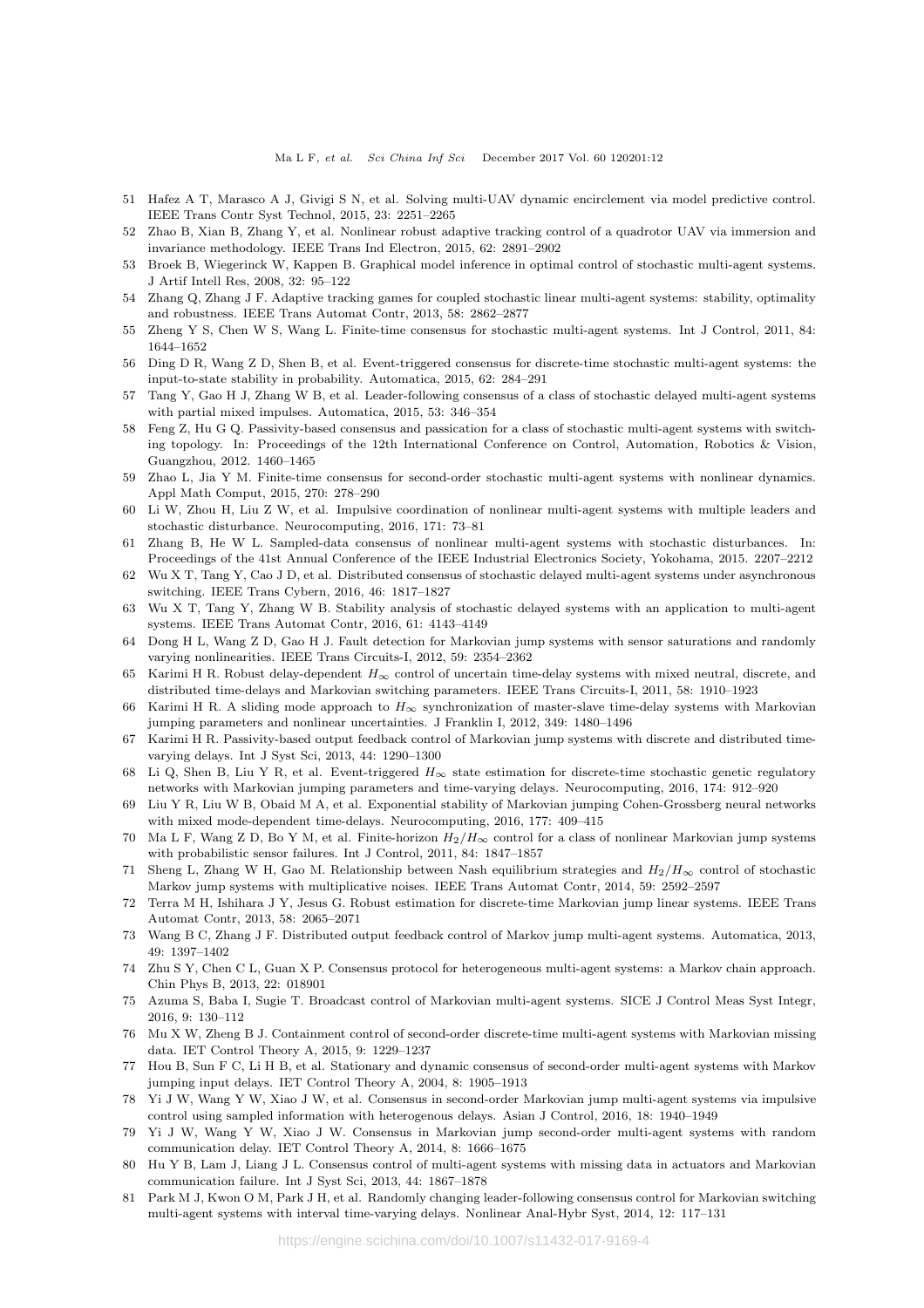- 82 Huang M Y, Manton J. Coordination and consensus of networked agents with noisy measurements: stochastic algorithms and ssymptotic behavior. SIAM J Control Optim, 2009, 48: 134–161
- 83 Kar S, Moura J M F. Distributed consensus algorithms in sensor networks with imperfect communication: link failures and channel noise. IEEE Trans Signal Process, 2009, 57: 355–369
- 84 Li T, Zhang J F. Consensus conditions of multi-agent systems with time-varying topologies and stochastic communication noises. IEEE Trans Automat Contr, 2010, 55: 2043–2057
- 85 Liu J, Zhang H T, Liu X Z, et al. Distributed stochastic consensus of multi-agent systems with noise and delayed measurements. IET Control Theory A, 2013, 7: 1359–1369
- 86 Liu J, Liu X Z, Xie W C, et al. Stochastic consensus seeking with communication delays. Automatica, 2011, 47: 2689–2696
- 87 Li T, Zhang J F. Mean square average consensus under measurement noises and fixed topologies: necessary and sufficient conditions. Automatica, 2009, 45: 1929–1936
- 88 Zong X F, Li T, Zhang J F. Stochastic consensus of continuous time multi-agent systems with additive measurement noises. In: Proceedings of IEEE 54th Annual Conference on Decision and Control, Osaka, 2015. 543–548
- 89 Amelina N, Fradkov A. Approximate consensus in multi-agent nonlinear stochastic systems. In: Proceedings of European Control Conference (ECC), Strasbourg, 2014. 2833–2838
- 90 Robbins H, Monro S. A stochastic approximation method. Ann Math Stat, 1951, 22: 400–407
- 91 Chen H F. Stochastic Approximation and Its Applications. New York: Springer, 2002
- 92 Kushner H J, Yin G. Stochastic Approximation and Recursive Algorithms and Applications. New York: Springer. 2003
- 93 Spall J C. Introduction to Stochastic Search and Optimization. Hoboken: John Wiley & Sons, 2003
- 94 Morita R, Wada T, Masubuchi I, et al. Multiagent consensus with noisy communication: stopping rules based on network graphs. IEEE Trans Contr Netw Syst, 2016, 3: 358–365
- 95 Zong X F, Li T, Zhang J F. Stochastic consensus of linear multi-agent systems with multiplicative measurement noises. In: Proceedings of the 12th IEEE International Conference on Control & Automation, Kathmandu, 2016. 7–12
- 96 Liu J C, Ming P S, Li S H. Consensus gain conditions of stochastic multi-agent system with communication noise. Int J Control Automat, 2016, 14: 1223–1230
- 97 Schenato L, Firrentin F. Average TimeSynch: a consensus-based protocol for clock synchronization in wireless sensor networks. Automatica, 2011, 47: 1878–1886
- 98 Wu J, Shi Y. Consensus in multi-agent systems with random delays governed by a Markov chain. Syst Control Lett, 2011, 60: 863–870
- 99 Yin X X, Yue D. Event-triggered tracking control for heterogeneous multi-agent systems with Markov communication delays. J Franklin I, 2013, 350: 1312–1334
- 100 Tian Y P, Zhong S H, Cao Q Q. Structural modeling and convergence analysis of consensus-based time synchronization algorithms over networks: non-topological conditions. Automatica, 2016, 65: 64–75
- 101 Wang J, Elia N. Mitigation of complex behavior over networked systems: analysis of spatially invariant structures. Automatica, 2013, 49: 1626–1638
- 102 Ni W, Zhao D Y, Ni Y H, et al. Stochastic averaging approach to leader-following consensus of linear multi-agent systems. J Franklin I, 2016, 353: 2650–2669
- 103 Ni W, Wang X L, Xiong C. Leader-following consensus of multiple linear systems under switching topologies: an averaging method. Kybernetika, 2012, 48: 1194–1210
- 104 Ni W, Wang X L, Xiong C. Consensus controllability, observability and robust design for leader-following linear multi-agent systems. Automatica, 2013, 49: 2199–2205
- 105 Chen F T, Yu H, Xia X H. Output consensus of multi-agent systems with delayed and sampled-data. IET Control Theory A, 2017, 11: 632–639
- 106 Cui W X, Tang Y, Fang J A, et al. Consensus analysis of second-order multi-agent networks with sampled data and packet losses. IEEE Access, 2016, 4: 8127–8137
- 107 Ding L, Han Q-L, Guo G. Network-based leader-following consensus for distributed multi-agent systems. Automatica, 2013, 49: 2281–2286
- 108 Guo G, Ding L, Han Q L. A distributed event-triggered transmission strategy for sampled-data consensus of multiagent systems. Automatica, 2014, 50: 1489–1496
- 109 He W L, Zhang B, Han Q-L, et al. Leader-following consensus of nonlinear multi-agent systems with stochastic sampling. IEEE Trans Cybern, 2017, 47: 327–338
- 110 He W L, Chen G R, Han Q-L, et al. Network-based leader-following consensus of nonlinear multi-agent systems via distributed impulsive control. Inform Sci, 2017, 380: 145–158
- 111 Katayama H. Design of consensus controllers for multi-rate sampled-data strict-feedback multi-agent systems. IFAC papers online, 2015, 48: 157–163
- 112 Liu K X, Zhu H H, Lu J H. Bridging the gap between transmission noise and sampled data for robust consensus of multi-agent systems. IEEE Trans Circuits-I, 2015, 62: 1836–1844
- 113 Shen B, Wang Z D, Liu X H. Sampled-data synchronization control of complex dynamical networks with stochastic sampling. IEEE Trans Automat Contr, 2012, 57: 2644–2650
- 114 Wu Y J, Wang L. Sampled-data consensus for multi-agent systems with quantised communication. Int J Control,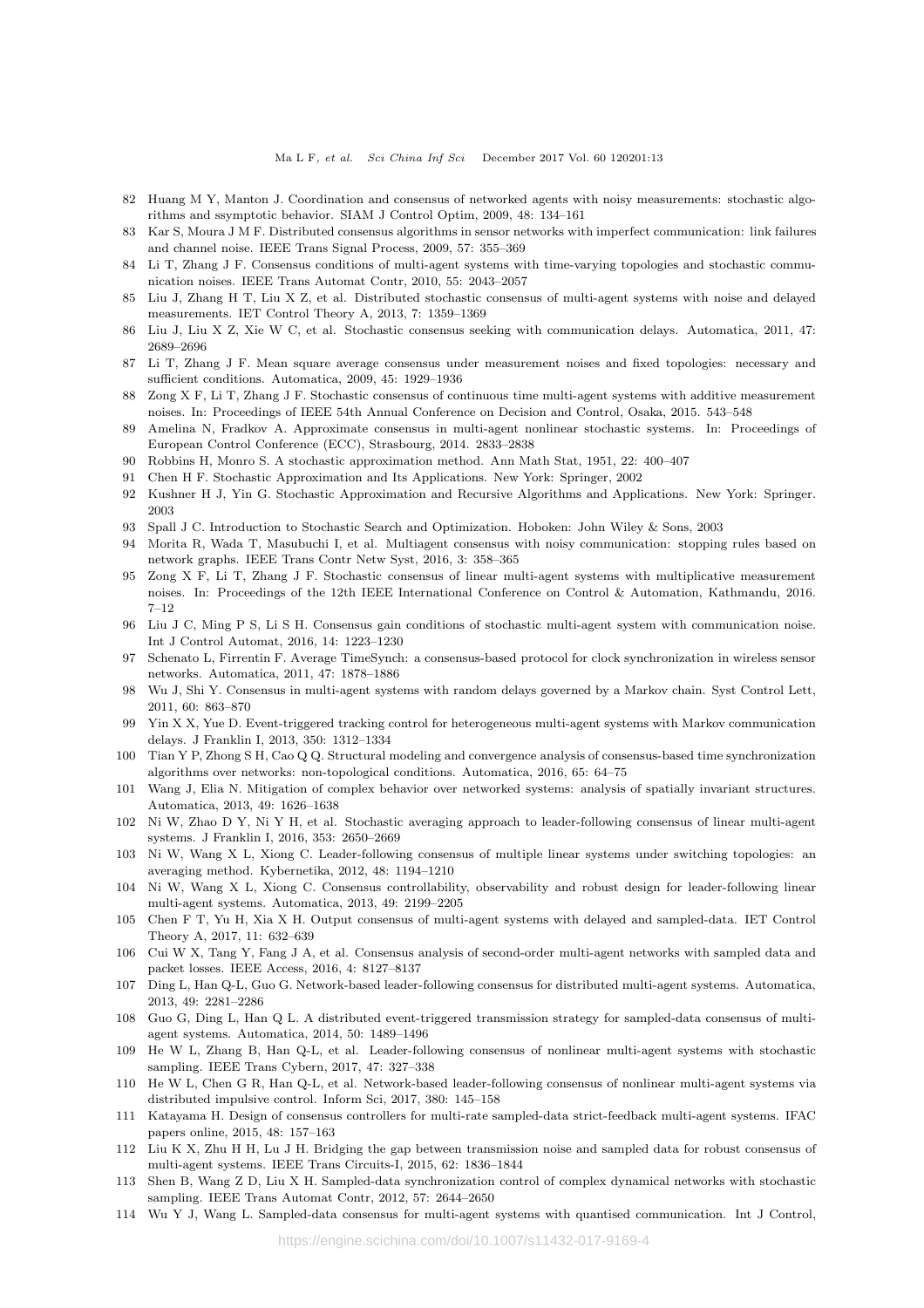2015, 88: 413–428

- 115 Xie T T, Liao X F, Li H Q. Leader-following consensus in second-order multi-agent systems with input time delay: an event-triggered sampling approach. Neurocomputing, 2016, 177: 130–135
- 116 Fan Y, Yang Y, Zhang Y. Sampling-based event-triggered consensus for multi-agent systems. Neurocomputing, 2016, 191: 141–147
- 117 Zhao Y D, Zhang W D. Guaranteed cost consensus protocol design for linear multi-agent systems with sampled-data information: an input delay approach. ISA Trans, 2017, 67: 87–97
- 118 Zhang X Y, Zhang J. Sampled-data consensus of general linear multi-agent systems under switching topologies: averaging method. Int J Control, 2017, 90: 291–304
- 119 Wan Y, Wen G H, Cao J D, et al. Distributed node-to-node consensus of multi-agent systems with stochastic sampling. Int J Robust Nonlin, 2016, 26: 110–124
- 120 Wei G L, Wang L C, Liu Y R.  $H_{\infty}$  control for a class of multi-agent systems via a stochastic sampled-data method. IET Control Theory A, 2015, 9: 2057–2065
- 121 Hu A H, Cao J D, Hu M F, et al. Event-triggered consensus of Markovian jumping multi-agent systmes with stochastic sampling. IET Control Theory A, 2015, 9: 1964–1972
- 122 Shang Y L. Couple-group consensus of continuous-time multi-agent systems under Markovian switching topologies. J Franklin I, 2015, 352: 4826–4844
- 123 Zhao H, Xu S, Yuan D. Consensus of data-sampled multi-agent systems with Markovian switching topologies. Asian J Control, 2012, 14: 1366–1373
- 124 Mo L, Pan T. Mean-square consensus of heterogeneous multi-agent systems under Markov switching topologies (in Chinese). Sci Sin Inform, 2016, 46: 1621–1632
- 125 Miao G Y, Li T. Mean square containment control problems of multi-agent systems under Markov switching topologies. Adv Differ Equ, 2015: 157
- 126 Miao G Y, Xu S Y, Zhang B Y, et al. Mean square consensus of second-order multi-agent systems under Markov switching topologies. IMA J Math Control I, 2014, 31: 151–164
- 127 Pei Y Q, Sun J T. Consensus of discrete-time linear multi-agent systems with Markov switching topologies and time-delay. Neurocomputing, 2015, 151: 776–781
- 128 Ming P, Liu J C, Tan S B, et al. Consensus stabilization of stochastic multi-agent system with Markovian switching topologies and stochastic communication noise. J Franklin I, 2015, 352: 3684–3700
- 129 Ding L, Guo G. Sampled-data leader-following consensus for nonlinear multi-agent systems with Markovian switching topologies and communication delay. J Franklin I, 2015, 352: 369–383
- 130 Won K, Xiong R, Wu J. Multi-agent consensus control under Markovian switching topology and time-delay. Appl Mech Mater, 2013, 427–429: 750–4
- 131 Zhang Q, Zhang J F. Distributed consensus of continuous-time multi-agent systems with Markovian switching topologies and stochastic communication noises. J Syst Sci Math Sci, 2011, 31: 1097–1110
- 132 Zhao H, Xu S, Yuan D, et al. Minimum communication cost consensus in multi-agent systems with Markov chain patterns. IET Control Theory A, 2011, 5: 63–68
- 133 Chen J H, Xie D M, Yu M. Consensus problem of networked multi-agent systems with constant communication delay: stochastic switching topology case. Int J Control, 2012, 85: 1248–1262
- 134 Liu Q Y, Wang Z D, He X, et al. A resilient approach to distributed filter design for time-varying systems under stochastic nonlinearities and sensor degradation. IEEE Trans Signal Process, 2017, 65: 1300–1309
- 135 Liu Y, Wang Z D, He X, et al.  $H_{\infty}$  filtering for nonlinear systems with stochastic sensor saturations and Markov time-delays: the asymptotic stability in probability. IET Control Theory A, 2016, 10: 1706–1715
- 136 Cai C X, Wang Z D, Xu J, et al. An integrated approach to global synchronization and state estimation for nonlinear singularly perturbed complex networks. IEEE Trans Cybern, 2015, 45: 1597–1609
- 137 Dong H L, Wang Z D, Ding S X, et al. Event-based  $H_{\infty}$  filter design for a class of nonlinear time-varying systems with fading channels and multiplicative noises. IEEE Trans Signal Process, 2015, 63: 3387–3395
- 138 Dong H L, Wang Z D, Ding S X, et al. Finite-horizon reliable control with randomly occurring uncertainties and nonlinearities subject to output quantization. Automatica, 2015, 52: 355–362
- 139 Ma L F, Wang Z D, Bo Y M, et al. A game theory approach to mixed  $H_2/H_\infty$  control for a class of stochastic time-varying systems with randomly occurring nonlinearities. Syst Control Lett, 2011, 60: 1009–1015
- 140 Ma L F, Wang Z D, Bo Y M, et al. Robust  $H_{\infty}$  sliding mode control for nonlinear stochastic systems with multiple data packet losses. Int J Robust Nonlin, 2012, 22: 473–491
- 141 Ma L F, Wang Z D, Han Q-L, et al. Variance-constrained distributed filtering for time-varying systems with multiplicative noises and deception attacks over sensor networks. IEEE Sens J, 2017, 17: 2279–2288
- 142 Zhang J, Ma L F, Liu Y R. Passivity analysis for discrete-time neural networks with mixed time-delays and randomly occurring quantization effects. Neurocomputing, 2016, 216: 657–665
- 143 Zhang Y, Wang Z D, Ma L F. Variance-constrained state estimation for networked multi-rate systems with measurement quantization and probabilistic sensor failures. Int J Robust Nonlin, 2016, 26: 3639–3670
- 144 Ma L F, Wang Z D, Lam H K, et al. Robust filtering for a class of nonlinear stochastic systems with probability constraints. Automat Rem Contr, 2016, 77: 37–54
- 145 Liu Y, Wang Z D, He X, et al. Finite-horizon quantized  $H_{\infty}$  filter design for a class of time-varying systems under event-triggered transmissions. Syst Control Lett, 2017, 103: 38–44